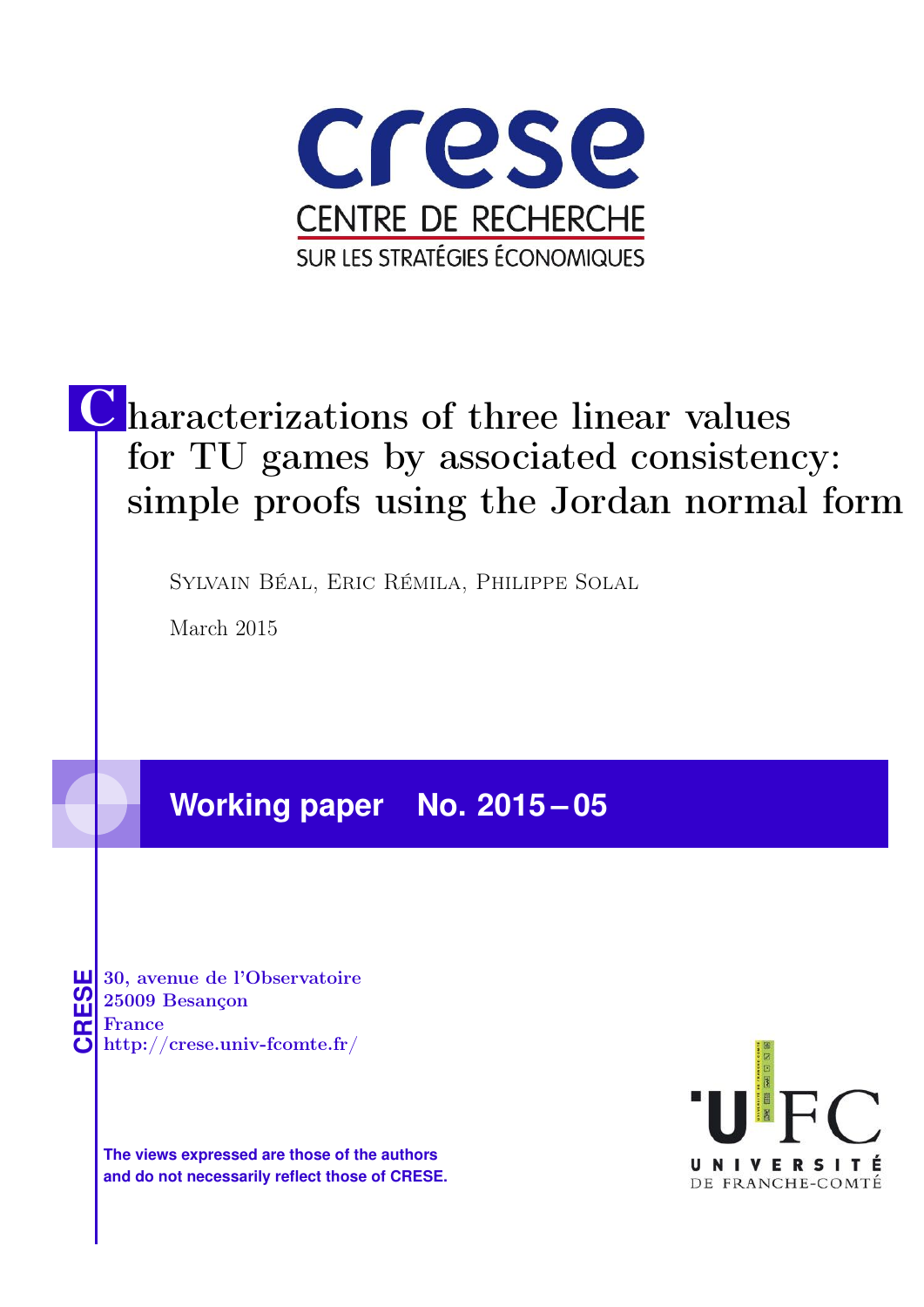### Characterizations of three linear values for TU games by associated consistency: simple proofs using the Jordan normal form

Sylvain Béal<sup>∗</sup> , Eric Rémila† , Philippe Solal‡

March 30, 2015

#### Abstract

This article studies values for cooperative games with transferable utility. Numerous such values can be characterized by axioms of  $\Psi_{\varepsilon}$ -associated consistency, which require that a value is invariant under some parametrized linear transformation  $\Psi_{\varepsilon}$  on the vector space of cooperative games with transferable utility. Xu et al. (2008, 2009, Linear Algebra Appl.), Xu et al. (2013, Linear Algebra Appl.), Hamiache (2010, Int. Game Theory Rev.) and more recently Xu et al. (2015, Linear Algebra Appl.) follow this approach by using a matrix analysis. The main drawback of these articles is the heaviness of the proofs to show that the matrix expression of the linear transformations is diagonalizable. By contrast, we provide quick proofs by relying on the Jordan normal form of the previous matrix.

#### 1 Introduction

A transferable utility (TU henceforth) game on a finite player set is a function which assigns a real number, called the worth, to each subset of players. A (single-valued) solution, often called a value, assigns a single payoff to each player in each TU game. The payoff received by a player in a TU game represents an assessment by this player of his or her gains for participating in this TU game. In the axiomatic characterization of values for TU games, consistency is an important principle. Roughly speaking, it indicates that the value is invariant under some plausible transformation of the TU game.

Hamiache (2001) introduces the parameterized linear transformation  $H_{\varepsilon}$ ,  $\varepsilon \in [0,1]$ , on the vector space of TU games, and shows that the Shapley value (1953), the most popular linear value for transferable utility games is invariant under  $H_{\varepsilon}$ . He then characterizes the Shapley value by three axioms:  $H_{\varepsilon}$ -associated consistency, continuity and the inessential game axiom. The axiom of  $H_{\varepsilon}$ -associated consistency indicates that the value is invariant under  $H_{\varepsilon}$ ; continuity stipulates that the value is continuous on the vector space of TU games; and the inessential game axiom indicates that the value assigns to each player his or her stand-alone worth in case the game is inessential / additive.

Hwang (2006) introduces an alternative parameterized linear transformation  $Hw_{\varepsilon, \varepsilon} \in [0,1]$ , on the vector space of TU games, and shows that the Equal Allocation of Non-Separable Contributions, a wellknown value popularized by Moulin (1985), satisfies  $Hw_{\varepsilon}$ -associated consistency. He then characterizes this value by using  $Hw_{\varepsilon}$ -associated consistency, continuity, and three other standard axioms for TU games. Xu et al. (2013) define another parameterized linear transformation  $K_{\varepsilon}$ ,  $\varepsilon \in [0,1]$ , and show that replacing  $Hw_{\varepsilon}$ -associated consistency by  $K_{\varepsilon}$ -associated consistency in Hwang's axiomatic system yields the Center of gravity of Imputation Set, a value popularized by Driessen and Funaki (1991).

<sup>∗</sup>Corresponding author. Université de Franche-Comté, CRESE, 30 Avenue de l'Observatoire, 25009 Besançon, France. Email: sylvain.beal@univ-fcomte.fr. Tel: (+33)(0)3-81-66-68-26. Fax: (+33)(0)3-81-66-65-76

<sup>†</sup>Université de Saint-Etienne, CNRS UMR 5824 GATE Lyon Saint-Etienne and IXXI, France. E-mail: eric.remila@univ-stetienne.fr. Tel:  $(+33)(0)4-77-42-19-61$ . Fax:  $(+33)(0)4-77-42-19-50$ .

<sup>‡</sup>Université de Saint-Etienne, CNRS UMR 5824 GATE Lyon Saint-Etienne, France. E-mail: philippe.solal@univ-st-etienne.fr. Tel:  $(+33)(0)4-77-42-19-61$ . Fax:  $(+33)(0)4-77-42-19-50$ .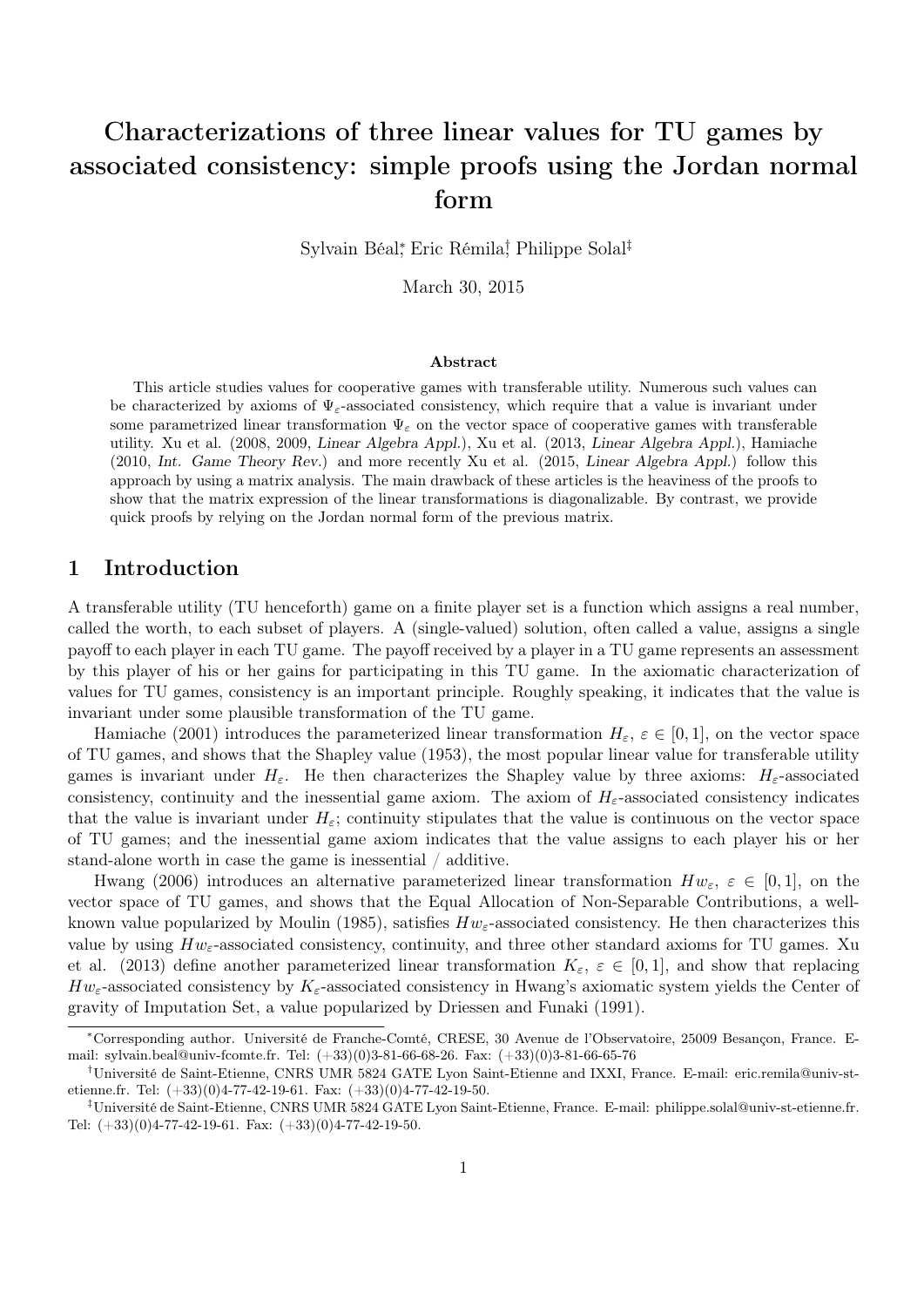Recently, Xu et al. (2015) define two other parameterized linear transformations  $X_{\varepsilon}$  and  $L_{\varepsilon}$ ,  $\varepsilon \in [0,1]$ , in order to characterize the Equal Allocation of Non-Separable Contributions and the Center of gravity of Imputation Set, respectively. The Equal Allocation of Non-Separable Contributions is characterized by  $X_{\varepsilon}$ associated consistency, continuity and the inessential game axiom. Replacing  $X_{\epsilon}$ -associated consistency by  $L_{\varepsilon}$ -associated consistency yields the characterization of the Center of gravity of Imputation Set.

The key point behind the proof of these characterizations is to show that the sequences  $(H_{\varepsilon}^{(t)})_{t\in\mathbb{N}},$  $(Hw_{\varepsilon}^{(t)})_{t\in\mathbb{N}},\ (K_{\varepsilon}^{(t)})_{t\in\mathbb{N}}\ (X_{\varepsilon}^{(t)})_{t\in\mathbb{N}}\text{ and } (L_{\varepsilon}^{(t)})_{t\in\mathbb{N}}\text{ are convergent sequences for sufficiently small }\varepsilon\text{. To do this,}$ Xu et al. (2008, 2009, 2013), Hamiache (2010) and more recently Xu et al. (2015) use a matrix analysis. More specifically, they show that the matrix expression of each linear transformation is diagonalizable. From this point, it is easy to find the conditions under which each of the aforementioned sequences is convergent. Nevertheless, showing that the matrix expression of each of these linear transformations is diagonalizable is computationally demanding and not necessary at all. First, it is computationally demanding because the authors express the matrix with respect to the standard basis, which is not the most suitable basis to examine  $H_{\varepsilon}$ ,  $Hw_{\varepsilon}$ ,  $K_{\varepsilon}$ ,  $X_{\varepsilon}$  or  $L_{\varepsilon}$ . Second, it is unnecessary to prove that the matrix is diagonalizable to study the corresponding sequences  $(H_{\varepsilon}^{(t)})_{t \in \mathbb{N}}, (H w_{\varepsilon}^{(t)})_{t \in \mathbb{N}}, (K_{\varepsilon}^{(t)})_{t \in \mathbb{N}}, (X_{\varepsilon}^{(t)})_{t \in \mathbb{N}}$  and  $(L_{\varepsilon}^{(t)})_{t \in \mathbb{N}}$ . Indeed, it suffices to prove that (a) each eigenvalue  $\lambda \neq 1$  of the linear transformation under consideration is such that  $|\lambda| < 1$ ; (b) the multiplicity of the eigenvalue  $\lambda = 1$ , when the latter exists, is equal to the dimension of its eigenspace. These two properties can simultaneously be proved by exhibiting a basis in which the matrix expression of the linear transformation is triangular, which is a weaker condition than exhibiting a diagonal basis. At this step, it remains to put the matrix of the linear transformation in the Jordan normal form to obtain the desired convergence result.

In this article, we show that the Jordan normal form of each matrix associated with the four linear transformations can be quickly computed. As a byproduct, the proofs of convergence as well as the axiomatic characterizations can be dramatically shortened. In fact, these proofs become very simple and short as soon as a suitable basis for the vector space of TU games is chosen. Moreover, the choice of these bases appears quite natural.

The rest of the article is organized as follows. In section 2, notations, definitions and related notions are introduced. In section 3, we define the three different types of linear transformations on the space of transferable utility games, and state the axiomatic characterization results obtained by Hamiache (2001), Hwang (2006) and Xu et al. (2015). In section 4, we present the proof strategy behind the three abovementioned axiomatic characterization results. In section 5, we introduce what we call the Jordan normal form approach as opposed to the "matrix analysis to associated consistency for linear values" followed by Xu et al. (2008, 2009, 2013), Hamiache (2010) and Xu et al. (2015). In section 6, we use the Jordan normal form approach to construct a short and simple proof of each axiomatic characterization obtained by Hamiache (2001), Hwang (2006), Xu et al. (2013), and Xu et al. (2015), respectively.

#### 2 Notations and definitions

Given a vector space V, its additive identity element will be denoted by  $0_V$ . If a vector space V is the direct sum of the subspaces  $V^1$  and  $V^2$ , i.e.  $V = V^1 + V^2$  and  $V^1 \cap V^2 = 0_V$ , we write  $V = V^1 \oplus V^2$ . If  $\Psi: V \longrightarrow U$  is a linear transformation, then denote by  $Ker(\Psi)$  its kernel, i.e. the set of vectors  $v \in V$  such that  $\Psi(v) = 0_{U}$ .

Let  $N = \{1, 2, \ldots, n\}$  be a finite and fixed set of size n. An element  $i \in N$  and a subset  $S \subseteq N$  are called a player and coalition (of players), respectively. For each nonempty coalition  $S \subseteq N$ , its cardinality will be denoted by s. Denote by  $\Omega_N$  the collection of all nonempty coalitions of N. Throughout this article, we assume that  $\Omega_N$  is ordered according to some linear extension of the partial order  $\subseteq$ . Let  $\sigma$  be a permutation on N and let  $\Sigma_N$  be the set of n! permutations on N. Throughout this article, we assume that  $\Omega_N$  is ordered according to some linear extension of the partial order  $\subseteq$ . Let  $V_N$  be the set all coalition functions or transferable utility (TU) games on N,  $v: 2^N \longrightarrow \mathbb{R}$  such that  $v(\emptyset) = 0$ . The real number  $v(S)$  is interpreted as the worth that coalition  $S$  can reach when all its members cooperate. A coalition function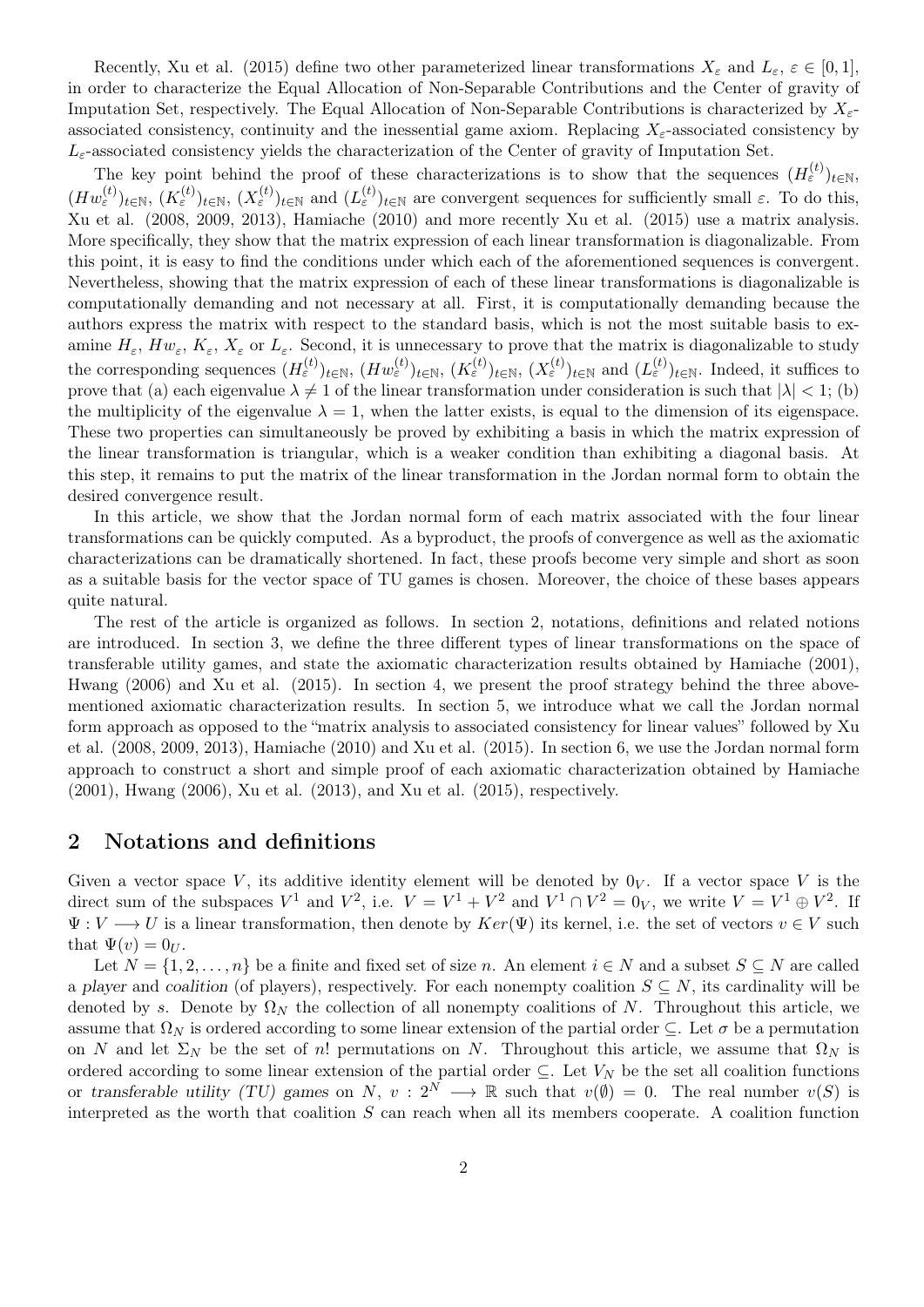$v \in V_N$  is inessential or additive if, for each  $S \subseteq N$ , it holds that  $v(S) = \sum_{i \in S} v({i})$ . Denote by  $I_N$  the set of inessential TU games. A TU game  $v \in V_N$  is constant if there is  $\alpha \in \mathbb{R}$  such that, for each  $S \in \Omega_N$ ,  $v(S) = \alpha$ . Denote by  $C_N$  the subset of constant TU games. For any  $v \in V_N$  and any  $\sigma \in \Sigma_N$  define  $\sigma v \in V_N$ as: for each  $S \in \Omega_N$ ,  $\sigma v(\sigma(S)) = v(S)$ , where  $\sigma(S)$  stands for  $\cup_{i \in S} \sigma(i)$ .

Let  $v \in V_N$ ,  $w \in V_N$  and  $\alpha \in \mathbb{R}$ . The sum game  $v + w \in V_N$  is defined for each  $S \subseteq N$  as  $(v + w)(S) =$  $v(S)+w(S)$ . The scalar product game  $\alpha v \in V_N$ , where  $\alpha \in \mathbb{R}$ , is defined, for each  $S \subseteq N$ , as  $(\alpha v)(S) = \alpha v(S)$ . The set  $V_N$  together with the operations defined above has a (real) vector space structure of dimension  $2^n - 1$ . Denote by  $0_{V_N}$  its identity element, i.e. the null game. The standard basis for  $V_N$  is the ordered collection of games  $\mathcal{E} = (e_R)_{R \in \Omega_N}$ , where each standard TU game  $e_R \in \mathcal{E}$  is defined as: for each  $S \subseteq N$ ,  $e_R(S) = 1$ if  $S = R$ , and  $e_R(S) = 0$  if  $S \neq R$ . Another well-used basis for  $V_N$  is the ordered collection unanimity games  $\mathcal{U} = (u_R)_{R \in \Omega_N}$ , where each unanimity TU game  $u_R \in \mathcal{U}$  is defined as: for each  $S \subseteq N$ ,  $u_R(S) = 1$  if  $S \supseteq R$ , and  $u_R(S) = 0$  if  $S \supsetneq R$ . Notice that  $I_N$  is a *n*-dimensional subspace of  $V_N$ , the ordered collection of unanimity TU games  $\mathcal{I} = (u_{\{1\}}, u_{\{2\}}, \dots, u_{\{n\}})$  is a basis for  $I_N$ ;  $C_N$  is a one-dimensional subspace of  $V_N$ , and the TU game  $c \in C_N$  defined as, for each  $S \in \Omega_N$ ,  $c(S) = 1$ , constitutes a basis for  $C_N$ . Finally,  $D_N$ denotes the one-dimensional subspace of  $V_N$  spanned by the unanimity TU game  $u_N$ . Thus, TU games in  $D_N$  assign a zero worth to each coalition different from N.

A value on  $V_N$  is a function  $\Phi: V_N \longrightarrow \mathbb{R}^n$  that assigns a single real payoff vector  $\Phi(v) \in \mathbb{R}$  to each  $v \in V_N$ . The payoff  $\Phi_i(v)$  represents an assessment by i of his or her gains for participating in the TU game  $\upsilon.$ 

The best-known value for TU games is the value Sh, known as the Shapley value (Shapley, 1953), and defined as:

$$
\forall i \in N, \quad Sh_i(v) = \sum_{S \in \Omega_N : S \neq i} \frac{(n-s-1)!s!}{n!} \big( v(S \cup \{i\}) - v(S) \big). \tag{1}
$$

In particular, it is well known that, for each unanimity TU game  $u_R \in \mathcal{U}$ , it holds that:

$$
\forall i \in R, \quad Sh_i(u_R) = \frac{1}{r} \quad \text{and} \quad \forall i \in N \setminus R, \quad Sh_i(u_R) = 0. \tag{2}
$$

The Equal Allocation of Non-Separable Contributions (EANSC) is the value introduced by Moulin (1985) and defined as:

$$
\forall i \in N, \quad EANSC_i(v) = SC_i(v) + \frac{1}{n} \left( v(N) - \sum_{j \in N} SC_j(v) \right), \tag{3}
$$

where,

$$
\forall i \in N, \quad SC_i(v) = v(N) - v(N \setminus \{i\})
$$

is the marginal contribution of player  $i \in N$  to the coalition N.

The Center of gravity of Imputation Set (CIS), introduced in Driessen and Funaki (1991), is the dual of the EANSC value where the dual  $v^D$  of a TU game  $v \in V_N$  is defined as:

$$
\forall S \in \Omega_N, \quad v^D(S) = v(N) - v(S).
$$

Therefore, the CIS value is given by:

$$
\forall i \in N, \quad CIS_i(v) = EANSC(v^D)
$$
  
=  $v(\{i\}) + \frac{1}{n} \left( v(N) - \sum_{j \in N} v(\{j\}) \right).$  (4)

A value  $\Phi$  on  $V_N$  satisfies: Linearity if  $\Phi$  is linear. Continuity if  $\Phi$  is continuous.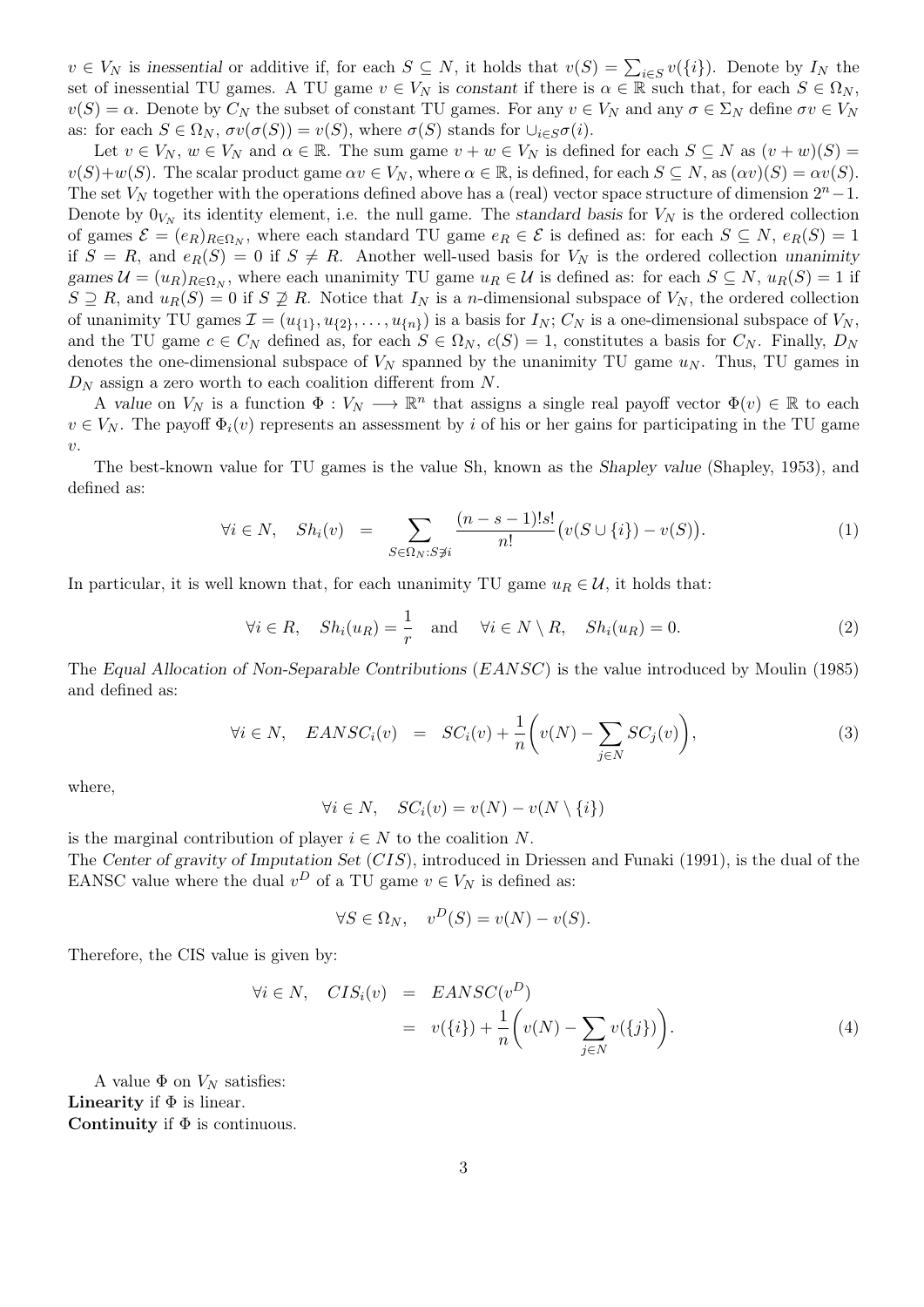Efficiency if, for each  $v \in V_N$ , it holds that:

$$
\sum_{i \in N} \Phi_i(v) = v(N).
$$

**Inessential game axiom** if, for each inessential game  $v \in I_N$ , it holds that:

$$
\forall i \in N, \quad \Phi_i(v) = v(\{i\}).
$$

**Translation covariance** if, for each  $v \in V_N$  and each  $w \in I_N$ , it holds that:

$$
\Phi(v+w) = \Phi(v) + (w({1}), \ldots, w({n})).
$$

**Anonymity** if, for each  $v \in V_N$  and each  $\sigma \in \Sigma_N$ , it holds that:

$$
\forall i \in N, \quad \Phi_{\sigma(i)}(\sigma v) = \Phi_i(v).
$$

Fact 1: the values Sh, EANSC and CIS satisfy all the above axioms. Note that Linearity implies Continuity, and the combination of Linearity and the Inessential game axiom implies Translation covariance.

#### 3 Associated consistency and characterization of Sh, EANSC and CIS

Hamiache (2001) constructs a consistency axiom with respect to an associated TU game. Let  $\Psi: V_N \longrightarrow V_N$ be a linear transformation which transforms any  $v \in V_N$  into  $\Psi(v) \in V_N$ . The axiom of  $\Psi$ -associated consistency indicates that a value  $\Phi$  is invariant with respect to the transformation  $\Psi$ . Formally:

 $\Psi$ -associated consistency Given a linear transformation  $\Psi$ , a value Φ on  $V_N$  satisfies  $\Psi$ -associated consistency if, for all  $v \in V_N$ , it holds that  $\Phi(v) = \Phi(\Psi(v))$ .

In order to characterize Sh, Hamiache (2001) introduces, for each parameter  $\varepsilon \in [0,1]$ , the linear transformation  $H_{\varepsilon}$  defined as:

$$
\forall S \in \Omega_N, \quad H_{\varepsilon}(v)(S) = v(S) + \varepsilon \sum_{j \in N \setminus S} \left( v(S \cup \{j\}) - v(S) - v(\{j\}) \right). \tag{5}
$$

Theorem 1 (Hamiache, 2001)

Assume that  $0 < \varepsilon < 2/n$ . Then, the Shapley value Sh defined as in (1) is the unique value on  $V_N$  satisfying  $H_{\varepsilon}$ -associated consistency, Continuity and the Inessential game axiom.

In order to characterize the value EANSC, Hwang (2006) introduces, for each parameter  $\varepsilon \in [0,1]$ , the linear transformation  $Hw_{\varepsilon}$  defined as:

$$
\forall S \in \Omega_N, \quad Hw_{\varepsilon}(v)(S) = v(S) + \varepsilon \sum_{j \in N \setminus S} \left( v(S \cup \{j\}) - v(S) - SC_j(v) \right). \tag{6}
$$

Theorem 2 (Hwang, 2006)

Assume that  $0 < \varepsilon < 2/(n-1)$ . Then, the EANSC value defined as in (3) is the unique value on  $V_N$ satisfying  $Hw_{\varepsilon}$ -associated consistency, Continuity, Efficiency, Anonymity and Translation covariance.

Xu et al. (2013) suggest another parameterized linear transformation. For each  $\varepsilon \in [0,1]$ , they define the linear transformation  $K_{\varepsilon}$  as follows:

$$
K_{\varepsilon}(v)(S) = \begin{cases} v(S) - \varepsilon \sum_{j \in S} (v(S) - v(S \setminus \{j\}) - v(\{j\})) & \text{if } S \in \Omega_N, S \neq N, \\ v(N) & \text{if } S = N. \end{cases}
$$
(7)

They obtain, within "Hwang's framework", i.e. by using  $\Psi_{\varepsilon}$ -associated consistency, Continuity, Efficiency, Anonymity and Translation covariance, the following characterization result.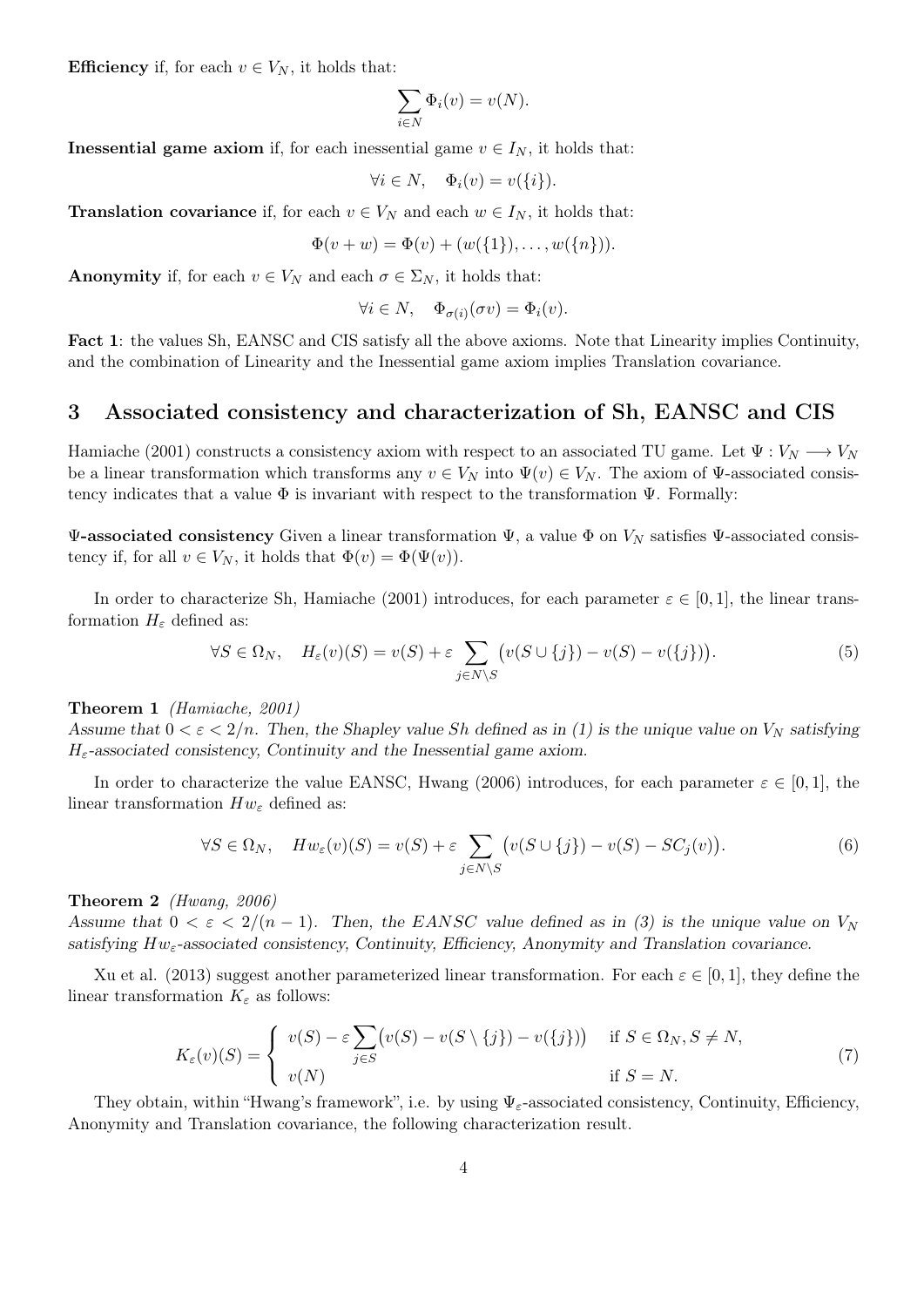#### **Theorem 3** (Xu et al. 2013)

Assume that  $0 < \varepsilon < 2/(n-1)$ . Then, the CIS value defined as in (4) is the unique value on  $V_N$  satisfying  $K_{\varepsilon}$ -associated consistency, Continuity, Efficiency, Anonymity and Translation covariance.

Recently, Xu et al. (2015) characterize the EANSC and the CIS value within "Hamiache's framework" i.e. by using Ψ-associated consistency, Continuity and the Inessential game axiom. To this end, the authors introduce, for each parameter  $\varepsilon \in [0,1]$ , two linear transformations  $X_{\varepsilon}$  and  $L_{\varepsilon}$  defined respectively as:

$$
\forall S \in \Omega_N, \quad X_{\varepsilon}(v)(S) = v(S) + \varepsilon \left( \frac{s}{n} \left( v(N) - \sum_{j \in N} SC_j(v) \right) - \left( v(S) - \sum_{j \in S} SC_j(v) \right) \right), \tag{8}
$$

and

$$
\forall S \in \Omega_N, \quad L_{\varepsilon}(v)(S) = v(S) + \varepsilon \bigg( \frac{s}{n} \big( v(N) - \sum_{j \in N} v(\{j\}) \big) - \big( v(S) - \sum_{j \in S} v(\{j\}) \big) \bigg). \tag{9}
$$

**Theorem 4** (Xu et al., 2015) Let  $\varepsilon$  be such that  $0 < \varepsilon < 1$ .

- 1. The EANSC value defined as in (3) is the unique value on  $V_N$  satisfying  $X_{\varepsilon}$ -associated consistency, Continuity and the Inessential game axiom.
- 2. The CIS value defined as in (4) is the unique value on  $V_N$  satisfying  $L_{\varepsilon}$ -associated consistency, Continuity and the Inessential game axiom.

#### 4 Proof strategy

The proof strategy of each of the aforementioned results is based, for some fixed  $\varepsilon \in [0,1]$ , on the study of the infinite sequences  $(\Psi_{\varepsilon}^{(t)}(v))_{t\in\mathbb{N}}\subseteq V_N$ , where  $\Psi_{\varepsilon}^{(1)}(v)=\Psi_{\varepsilon}(v)$ , and for each  $t\geq 2$ ,  $\Psi_{\varepsilon}^{(t)}(v)=\Psi_{\varepsilon}(\Psi_{\varepsilon}^{(t-1)}(v))$ . For each result, the main step of the proof reduces to prove that each sequence converges to a TU game belonging to a certain subspace  $E_{\Psi_{\varepsilon}}$  of  $V_N$ , provided that  $\varepsilon$  is sufficiently small, i.e. for sufficiently small  $\varepsilon$ ,

$$
\forall v \in V_N, \quad (\Psi_{\varepsilon}^{(t)}(v))_{t \in \mathbb{N}} \xrightarrow{t \to +\infty} v^* \in E_{\Psi_{\varepsilon}}.\tag{10}
$$

Then, by  $\Psi_{\varepsilon}$ -associated consistency and Continuity, we obtain:

$$
\Phi(v) = \Phi(\Psi_{\varepsilon}^{(t)}(v)), \text{ and } \lim_{t \to +\infty} \Phi(\Psi_{\varepsilon}^{(t)}(v)) = \Phi(\lim_{t \to +\infty} \Psi_{\varepsilon}^{(t)}(v)) = \Phi(v^*),
$$

and so

$$
\Phi(v) = \Phi(v^*).
$$

The second step consists in computing  $\Phi(v^*)$  with the other axioms, using the fact that  $v^* \in E_{\Psi_{\varepsilon}}$ . There are some variations according to  $E_{\Psi_{\varepsilon}}$ .

• Regarding Theorems 1 and 4, we have  $E_{\Psi_{\varepsilon}} = I_N$ , where  $\Psi_{\varepsilon} \in \{H_{\varepsilon}, X_{\varepsilon}, L_{\varepsilon}\}\)$ , and, by the Inessential game axiom, we conclude that  $\Phi$  is uniquely determined:

$$
\Phi(v) = \Phi(v^*) = (v^*(\{1\}), \ldots, v^*(\{n\}).
$$

• Regarding Theorem 2, we have  $E_{Hw_{\varepsilon}} = C_N \oplus I_N$ . After some elementary computations, we obtain:

$$
\forall S \in \Omega_N, \quad v^*(S) = \underbrace{\sum_{j \in S} SC_j(v^*)}_{\text{Inessential TU game}} + v^*(N) - \sum_{j \in N} SC_j(v^*).
$$
\n(11)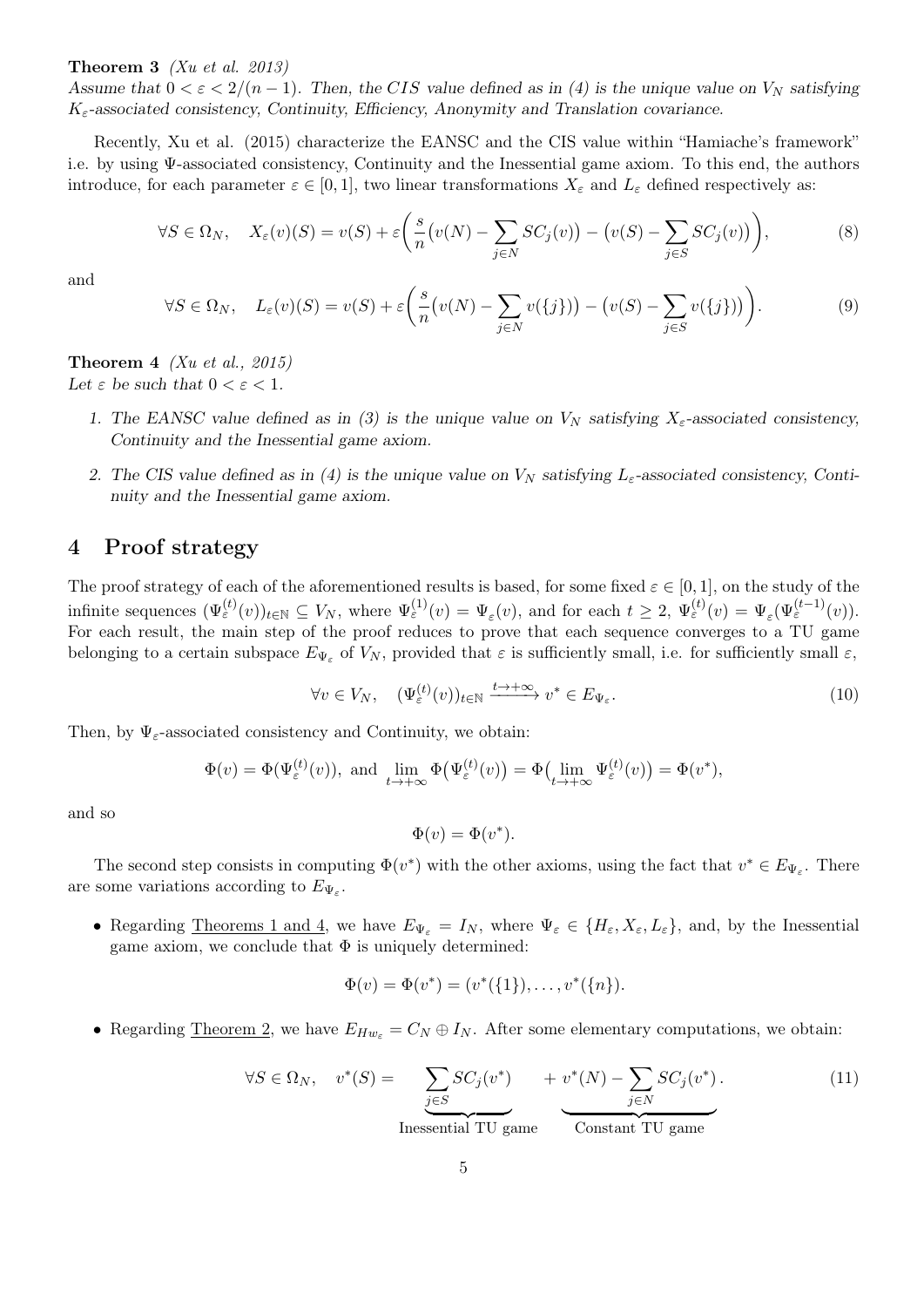By Translation covariance, we obtain:

$$
\Phi(v^*) = (SC_1(v^*), \dots, SC_n(v^*)) + \Phi(c_v^*),\tag{12}
$$

where  $c_v^*$  stands for the constant TU game in (11). By Anonymity and Efficiency apply to  $\Phi(c_v^*)$ , we obtain:

$$
\Phi(c_v^*) = \left(\frac{c_v^*(N)}{n}, \dots, \frac{c_v^*(N)}{n}\right). \tag{13}
$$

By (12)-(13),  $\Phi(v^*)$  is uniquely determined, so is  $\Phi(v)$ .

• Regarding <u>Theorem 3</u>, we have  $E_{K_{\varepsilon}} = D_N \oplus I_N$ . In particular, elementary computations give:

$$
\forall S \in \Omega_N, \quad v^*(S) = \sum_{\substack{j \in S \\ \text{Inessential TU game}}} v^*(\{j\}) + \left(v^*(N) - \sum_{j \in N} v^*(\{j\})\right) u_N(S). \tag{14}
$$

By applying Translation covariance, Efficiency, and Anonymity, we obtain:

$$
\Phi(v^*) = (v^*(\{1\}), \dots, v^*(\{n\})) + n^{-1} \bigg( v^*(N) - \sum_{j \in N} v^*(\{j\}), \dots, v^*(N) - \sum_{j \in N} v^*(\{j\}) \bigg). \tag{15}
$$

By (15),  $\Phi(v^*)$  is uniquely determined, so is  $\Phi(v)$ .

In any case, to complete the proof, it remains to apply **Fact 1** and to verify that the value under consideration satisfies the  $\Psi_{\varepsilon}$ -associated consistency axiom, which is a routine exercise.

In Xu et al. (2008) and Hamiache (2010) a matrix approach has been applied to study the linear transformation  $H_{\varepsilon}$ . Xu et al. (2013) and Xu et al. (2015) also apply this matrix approach to study the linear transformations  $K_{\varepsilon}$ ,  $X_{\varepsilon}$  and  $L_{\varepsilon}$ . See also Hamiache (2013) for axiomatic characterizations of other values by using this approach.

The so-called <u>matrix approach</u> consists in studying the matrix expression  $M_{\Psi_{\varepsilon}}^{\varepsilon}$  with respect to the standard basis  $\mathcal{E} = (e_R)_{R \in \Omega_N}$  of the linear transformation  $\Psi_{\varepsilon}$  defining the  $\Psi_{\varepsilon}$ -consistency axiom. The authors prove that  $M_{\Psi_{\varepsilon}}^{\varepsilon}$  is diagonalizable by exhibiting its eigenvalues and by showing that the dimension of the eigenspace of each eigenvalue equals the multiplicities of the eigenvalue. As underlined in the introduction, a main drawback of this approach is that it is unnecessarily long and computationally demanding, mainly because the matrix of the linear transformation is expressed with respect to the standard basis. In section 6, we show that the proof of convergence of (10) can be dramatically shortened by focusing the analysis on the linear transformation  $\Psi_{\varepsilon}$ . Considering alternative bases to  $\mathcal{E}$  for which the matrix expression of  $\Psi_{\varepsilon}$  is upper triangular, we directly conclude by using the Jordan normal form. This approach is detailed in section 5. Section 6 applies this approach in order to provide a shorter proof of Theorems 1, 2 and 4.

#### 5 Jordan normal form approach

In order to prove Theorems 1, 2, 3 and 4, we will use the Jordan normal form of a matrix (see Horn and Johnson (1990, chapter 3) for instance).

Theorem 5 (Jordan normal form) Let V be a finite dimensional vector space (over an algebraically closed field) of dimension n and let  $\Psi$  be a linear transformation  $\Psi: V \longrightarrow V$ . Then, there exists a basis  $\mathcal B$  for V such that the matrix expression  $M_{\Psi}^{\mathcal{B}}$  of  $\Psi$  with respect to the basis  $\mathcal{B}$  has the following form: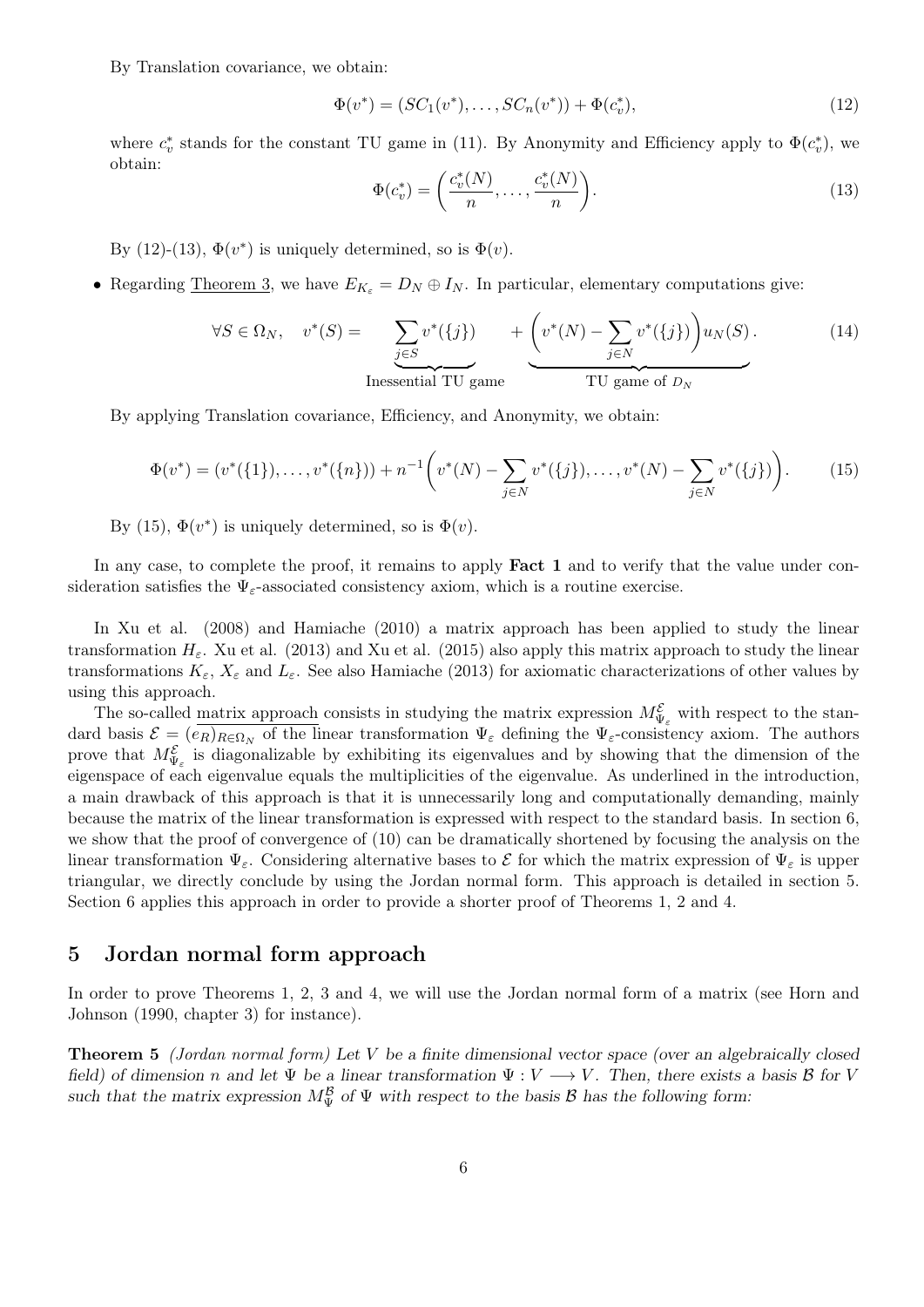$$
M_{\Psi}^{\mathcal{B}} = \begin{pmatrix} J_1 & O & \dots & O \\ O & J_2 & \dots & O \\ \vdots & \vdots & \ddots & \vdots \\ O & \dots & O & J_k \end{pmatrix}
$$

where O is a zero matrix, and, for each  $p \in \{1, \ldots, k\}$ , the matrix  $J_p$ , called a Jordan block, is  $d_p \times d_p$  for some  $d_p \in \mathbb{N}$  and has the upper triangular matrix form

$$
J_p = \lambda_p I_{d_p} + N_{d_p},
$$

where  $\lambda_p$  is an eigenvalue of  $\Psi$ ,  $N_{d_p}$  is the upper triangular  $d_p \times d_p$  matrix with 0's on the main diagonal, 1's on the super diagonal and 0's above the super diagonal ; and  $I_{d_p}$  is the  $d_p \times d_p$  identity matrix with 1's on the main diagonal and 0's elsewhere. Furthermore, if  $B_\lambda$  denotes the set of Jordan blocks associated with the eigenvalue  $\lambda$ , then the cardinality of  $B_\lambda$  is equal to the dimension of the eigenspace associated with  $\lambda$ , and the sum of  $d_p$  for  $J_p \in B_\lambda$  is equal to the multiplicity of  $\lambda$ .

>From Theorem 5, we obtain the following corollary

Corollary 1 Let V be a finite dimensional real vector space of dimension n and let  $\Psi$  be a linear transformation  $\Psi: V \longrightarrow V$ . Assume that the following conditions hold.

1. 1 is an eigenvalue of  $\Psi$  and the multiplicity of 1 is equal to the dimension of its eigenspace.

2. Each other eigenvalue  $\lambda$  of  $\Psi$  is such that  $|\lambda| < 1$ .

Then,

$$
\forall v \in V_N, \quad (\Psi^{(t)}(v))_{t \in \mathbb{N}} \xrightarrow{t \to +\infty} v^*,
$$

where  $v^*$  belongs to the eigenspace associated with the eigenvalue 1.

*Proof:* Consider the blocks  $J_p \in B_1$  (see Theorem 5). On the one hand, because the multiplicity of 1 is equal to the dimension of its eigenspace, it follows that each  $J_p \in B_1$  is a  $1 \times 1$  matrix. All these blocks induce a submatrix  $J'_1$  of the Jordan normal form  $M_{\Psi}^{\mathcal{B}}$  such that  $J'_1 = I_m$ , where m denotes the multiplicity of 1. Therefore,

$$
J_1^{(t)} \xrightarrow{t \to +\infty} I_m. \tag{16}
$$

On the other hand, for each Jordan block  $J_p \in B_\lambda$ ,  $\lambda \neq 1$ , we have:

$$
J_p = \lambda I_{d_p} + N_{d_p}.
$$

Because  $|\lambda|$  < 1, from standard computations, we obtain:

$$
J_p^{(t)} \xrightarrow{t \to +\infty} O. \tag{17}
$$

The result follows from (16) and (17).

What we call the Jordan normal form approach by opposition to the matrix approach can be exposed as follows.

- 1. We choose a basis  $\mathcal{B}' = (b'_1, ..., b'_{2^{n}-1})$  for  $V_N$ .
- 2. For each linear transformation  $\Psi$  and for each  $p \in \{1, \ldots, 2^n 1\}$ , we compute the image  $\Psi(b'_p)$ .
- 3. From step 2, we express the matrix of  $\Psi$  with respect to  $\mathcal{B}'$  and conclude that it is upper triangular on the main diagonal. It follows that the entries on the main diagonal are the eigenvalues of  $\Psi$ .
- 4. We verify that the conditions 1 and 2 in the statement of Corollary 1 (of Theorem 5) are satisfied, which ensures the convergence result of the linear transformation Ψ.
- 5. We apply the proof strategy described in section 4.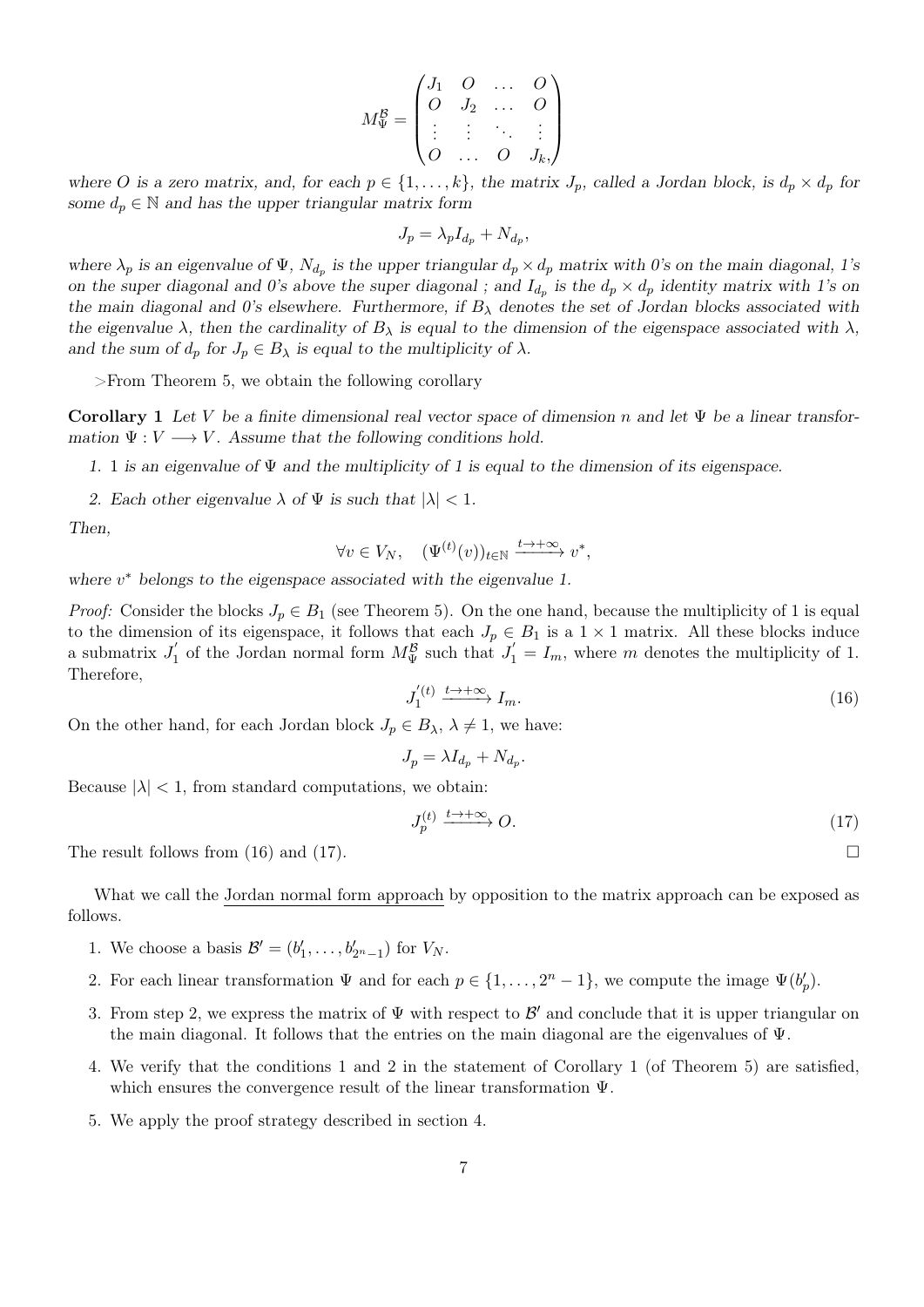#### 6 Applications

#### 6.1 Proof of Theorem 1

To prove Theorem 1, we have to show that (10) holds for  $\Psi_{\varepsilon} = H_{\varepsilon}$  and  $E_{H_{\varepsilon}} = I_N$ . To this end, we choose the unanimity basis  $\mathcal{U} = (u_T)_{T \in \Omega_N}$ , mainly because it is well known that  $\mathcal{U}$  is suitable for the study of the Shapley value. By the way, the seminal paper by Shapley (1953) uses this basis. Furthermore, given the expression of  $H_{\varepsilon}$  given in (5), it is readily verify that  $H_{\varepsilon}(u_R) = u_R$  in case  $r = 1$ , meaning that 1 is an eigenvalue of  $H_{\varepsilon}$ , and  $\mathcal{I} = (u_{\{1\}}, \ldots, u_{\{n\}})$ , a basis for  $I_N$ , contains (all) the eigenvectors associated with the eigenvalue 1. It remains to show that each other eigenvalue  $\lambda$  is such that  $|\lambda| < 1$  for sufficiently small  $\varepsilon$ . This fact is a consequence of the statement of the next proposition.

**Proposition 1** For  $R \in \Omega_N$ , the image  $H_\varepsilon(u_R)$  is such that:

1. If 
$$
r = 1
$$
,  $H_{\varepsilon}(u_R) = u_R$ .

2. If  $r \geq 2$ ,  $H_{\varepsilon}(u_R) = (1 - \varepsilon r)u_R + \varepsilon \sum_{i \in R} u_{R \setminus \{i\}}.$ 

We relegate the proof of Proposition 1 to the end of this section.

 $>$ From Proposition 1, we see that the matrix expression  $M_{H_{\varepsilon}}^{\mathcal{U}}$  of  $H_{\varepsilon}$  with respect to the basis  $\mathcal{U}$  is upper triangular. This allows us to quickly compute the eigenvalues of  $H_{\varepsilon}$  as well as their multiplicities: 1 is an eigenvalue of multiplicity n, and, for  $r \in \{2, \ldots, n\}$ ,  $1 - \varepsilon r$  is an eigenvalue with multiplicity  $\binom{n}{r}$  $\binom{n}{r}$ . There is no other eigenvalue. At this step, we verify that conditions 1 and 2 in the statement of Corollary 1 hold.

- (a) On the one hand  $\mathcal{I} = (u_1, \ldots, u_n)$  is a basis for  $I_N$ . Thus, the dimension of the eigenspace associated with the eigenvalue 1 is at least equal to n. On the other hand, the multiplicity of the eigenvalue 1 is n. This enforces that n is the dimension of the eigenspace associated with the eigenvalue 1. In other words  $I_N$  is the eigenspace associated with the eigenvalue 1. So, condition 1 in the statement of Corollary 1 holds.
- (b) For sufficiently small  $\varepsilon$ , actually  $0 < \varepsilon < 2/n$ , for each  $r \in \{2, \ldots, n\}$ , it holds that  $|1 \varepsilon r| < 1$ . So, condition 2 in the statement of Corollary 1 holds.

By (a)-(b) and Corollary 1, the convergence result (10) holds for  $\Psi_{\varepsilon} = H_{\varepsilon}$ . It remains to apply the proof strategy as described in section 4 and Theorem 1 is proved.

To establish Proposition 1, define the linear transform  $\Upsilon : V_N \longrightarrow V_N$  as:

$$
\forall S \in \Omega_N, \quad \Upsilon(v)(S) = \sum_{j \in N \setminus S} \big( v(S \cup \{j\}) - v(S) - v(\{j\}) \big), \tag{18}
$$

so that  $H_{\varepsilon}$  is defined as the sum of the identity transformation and  $\varepsilon \Upsilon$ . Proposition 1 is a direct consequence of the following result.

#### **Proposition 2** Let  $R \in \Omega_N$ .

- 1. If  $r = 1$ , then  $\Upsilon(u_R) = 0_{V_N}$ .
- 2. If  $r \geq 2$ , then

$$
\forall S \in \Omega_N, \quad \Upsilon(u_R)(S) = \begin{cases} 1 & \text{if } |S \cap R| = r - 1, \\ 0 & \text{otherwise.} \end{cases}
$$

3. If  $r > 2$ , it holds that:

$$
\Upsilon(u_R) = \sum_{i \in R} u_{R \setminus \{i\}} - ru_R. \tag{19}
$$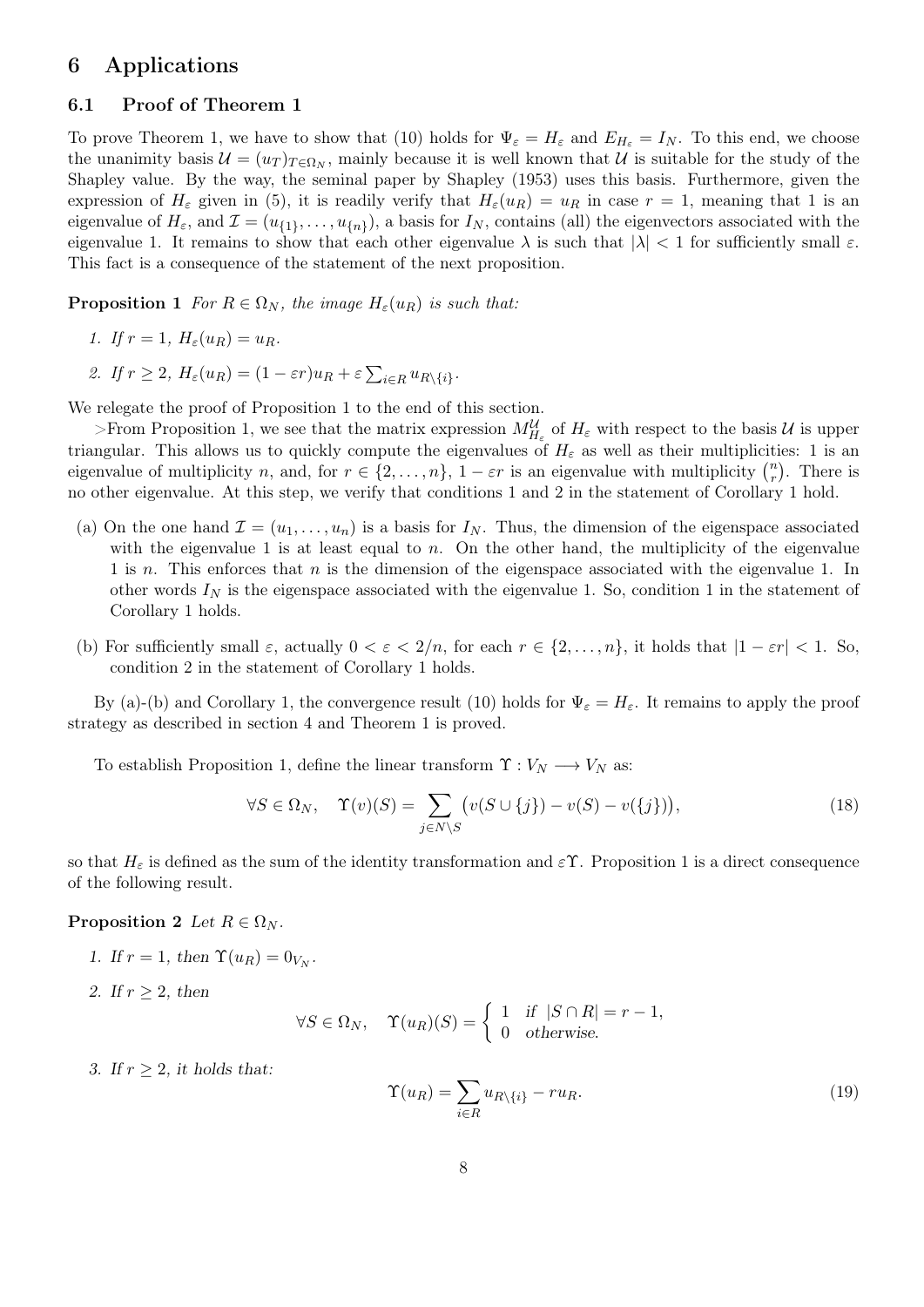Proof: Point 1. Pick any  $R \in \Omega_N$  such that  $r = 1$ . Given the expression (18) of  $\Upsilon$  and the fact that  $u_R \in I_N$ , the results holds trivially.

<u>Point 2</u>. Pick any  $R \in \Omega_N$  such that  $r \geq 2$ . For each  $S \in \Omega_N$ , we have to compute:

$$
\sum_{j \in N \setminus S} \Biggl( u_R(S \cup \{j\}) - u_R(S) - u_R(\{j\}) \Biggr). \tag{20}
$$

Because  $r \geq 2$ , for each  $j \in N \setminus S$ ,  $u_R(\{j\}) = 0$ . Therefore, (20) rewrites:

$$
\sum_{j \in N \setminus S} \bigg( u_R(S \cup \{j\}) - u_R(S) \bigg). \tag{21}
$$

Two exclusive cases arise depending on the choice of S.

(a) If S is such that  $|S \cap R| = r - 1$ . Denote by j<sup>\*</sup> the unique player belonging to  $R \cap N \setminus S$ . We have  $u_R(S) = 0, S \cup \{j^*\} \supseteq R$  and so  $u_R(S \cup \{j^*\}) = 1$ . Therefore, (21) is equal to 1. (b) If S is such that  $|S \cap R| \neq r-1$ , then it is obvious that  $u_R(S) = u_R(S \cup \{j\}) = 0$  for each  $j \in N \setminus S$  so that(21) is equal to 0. Point 2 follows from (a) and (b).

Point 3. It follows from point 2. Indeed, pick any  $S \in \Omega_N$ . If  $|S \cap R| = r - 1$ , we have  $u_{R \setminus \{i\}}(S) = 1$  for exactly one  $i \in R$ , i.e. for the unique  $i \in R \setminus S$ , and thus:

$$
\sum_{i \in R} u_{R \setminus \{i\}}(S) - ru_R(S) = 1 - 0 = \Upsilon(u_R)(S).
$$

If  $|S \cap R| = r$ , then we have:

$$
\sum_{i\in R} u_{R\setminus\{i\}}(S) - ru_R(S) = r - r = \Upsilon(u_R)(S).
$$

If  $|S \cap R| < r - 1$ , then we obviously have:

$$
\sum_{i \in R} u_{R \setminus \{i\}}(S) - ru_R(S) = 0 - 0 = \Upsilon(u_R)(S).
$$

This completes the proof of point 3.

Proof: (of Proposition 1). Recall that  $H_{\varepsilon}$  is the sum of the identity transformation and  $\varepsilon \Upsilon$ . Pick any  $R \in \Omega_N$ . If  $r = 1$ , then by point 1 of Proposition 2, we have  $\Upsilon(u_R) = 0_{V_N}$ , so that  $H_\varepsilon(u_R) = u_R$ . If  $r \ge 2$ , then by point 3 of Proposition 2, we have:

$$
H_{\varepsilon}(u_R) = u_R + \varepsilon \left(\sum_{i \in R} u_{R \setminus \{i\}} - ru_R\right) = (1 - \varepsilon r)u_R + \varepsilon \sum_{i \in R} u_{R \setminus \{i\}},
$$
  
as asserted.

For the sake of completeness, it is easy to verify that  $(\Upsilon(u_R))_{R \in \Omega_N, r \geq 2} \subseteq V_N$  is a basis for  $Ker(Sh)$ . Indeed, since Sh satisfies the Inessential game property, it is onto and so the dimension of  $Ker(Sh)$  is equal to  $2^{n} - 1 - n$ . The above collection of TU games contains exactly  $2^{n} - 1 - n$ , and these TU games are linearly independent. At last, using the expression (19) of  $\Upsilon$ , the linearity of Sh, and the expression (2) of Sh for unanimity TU games, it is immediate to verify that  $Sh(\Upsilon(u_R)) = 0_{V_N}$  for  $r \geq 2$ . >From this fact, it follows that Sh satisfies  $H_{\varepsilon}$ -associated for each  $\varepsilon \in [0,1]$ .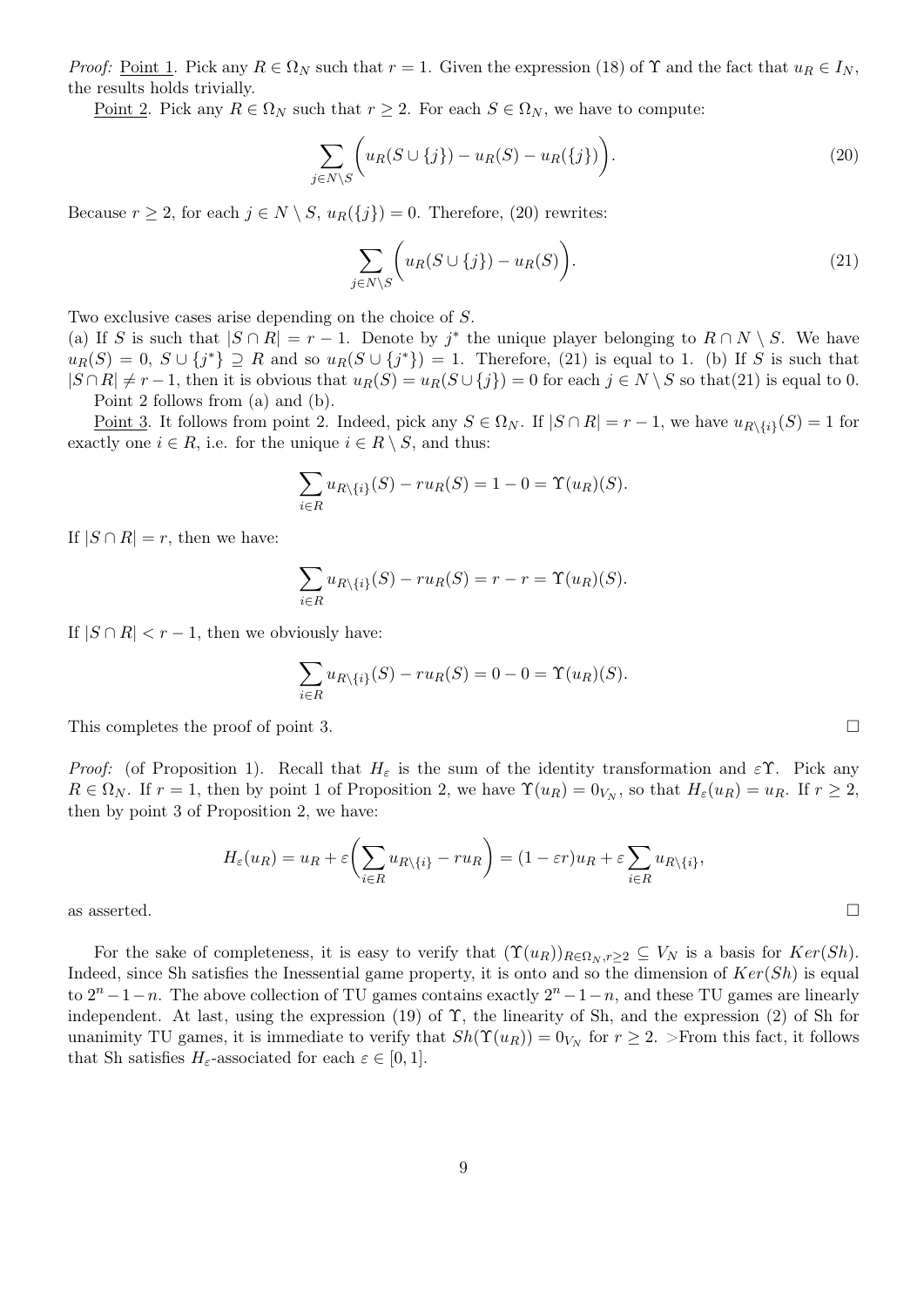#### 6.2 Proof of Theorem 2

To prove Theorem 2, we have to show that (10) holds for  $\Psi_{\varepsilon} = Hw_{\varepsilon}$  and  $E_{Hw_{\varepsilon}} = I_N \oplus C_N$ . By expression (6) of  $Hw_{\varepsilon}$ , we see that  $Hw_{\varepsilon}(c) = c$  for the constant TU game c, and  $Hw_{\varepsilon}(u_{\{i\}}) = u_{\{i\}}$  for each  $i \in N$ , meaning that that the unique element of the basis (c) for  $C_N$  and the elements of the basis  $\mathcal{I} = (u_{\{1\}}, \ldots, u_{\{n\}})$ for  $I<sub>N</sub>$  are eigenvectors associated with the eigenvalue 1. Furthermore, consider the subspace of TU games  $V_{n-2} \subseteq V_N$  such that each  $v \in V_{n-2}$  is defined as:

$$
\forall i \in N, \quad v(N) = v(N \setminus \{i\}) = 0.
$$

We see that  $Hw_{\varepsilon}(v)(N) = Hw_{\varepsilon}(v)(N \setminus \{i\}) = 0$ . Therefore,  $C_N$ ,  $I_N$  and  $V_{n-2}$  are invariant subspaces under  $Hw_{\varepsilon}$ . The standard basis for  $V_{n-2}$  is  $\mathcal{E}_{n-2} = (\delta_R)_{R \in \Omega_N, r \leq n-2}$ . It turns out that that the ordered collection  $\mathcal{B}^{(1)} = ((c), \mathcal{I}, \mathcal{E}_{n-2})$  constitutes a basis for  $V_N$ , so that  $V_N$  is the direct sum of  $C_N$ ,  $I_N$  and  $V_{n-2}$ . All these facts provide a strong incentive to choose  $\mathcal{B}^{(1)}$  to study the convergence of the linear transformation  $Hw_{\varepsilon}$ . As a start, we prove that  $\mathcal{B}^{(1)}$  is a basis for  $V_N$ .

**Proposition 3** The ordered collection  $\mathcal{B}^{(1)}$  is a basis for  $V_N$ . Thus,  $V_N = C_N \oplus I_N \oplus V_{n-2}$ .

*Proof:* The collection  $\mathcal{B}^{(1)}$  contains exactly  $2^n - 1$  vectors, i.e. the dimension of  $V_N$ . It remains to prove that these vectors are linearly independent. So, pick any any linear combination

$$
\alpha_c c + \sum_{i \in N} \alpha_i u_i + \sum_{R \in \Omega_N : r \le n-2} \alpha_R \delta_R = 0_{V_N}.
$$

On the one hand, we have:

$$
\alpha_c c(N) + \sum_{i \in N} \alpha_i u_i(N) + \sum_{R \in \Omega_N : r \le n-2} \alpha_R \delta_R(N) = \alpha_c + \sum_{i \in N} \alpha_i
$$
  
= 0,

and, for each  $j \in N$ ,

$$
\alpha_c c(N \setminus \{j\}) + \sum_{i \in N} \alpha_i u_i(N \setminus \{j\}) + \sum_{R \in \Omega_N : r \le n-2} \alpha_R \delta_R(N \setminus \{j\}) = \alpha_c + \sum_{i \in N \setminus \{j\}} \alpha_i
$$
  
= 0.

Thus,

$$
\forall j \in N, \quad \sum_{i \in N} \alpha_i = \sum_{i \in N \setminus \{j\}} \alpha_i
$$

which implies, for each  $j \in N$ ,  $\alpha_j = 0$ , and so  $\alpha_c = 0$ .

On the other hand, and taking into account that, for each  $i \in N$ ,  $\alpha_i = \alpha_c = 0$ , we have, for each  $S \in \Omega_N$ ,  $s \leq n-2$ :

$$
\alpha_c c(S) + \sum_{i \in N} \alpha_i u_i(S) + \sum_{R \in \Omega_N : r \le n-2} \alpha_R \delta_R(S) = \alpha_S
$$
  
= 0,

which proves that the elements of  $\mathcal{B}^{(1)}$  are linearly independent.

**Proposition 4** Consider the basis  $\mathcal{B}^{(1)}$  for  $V_N$ . The following facts hold.

- 1.  $Hw_{\varepsilon}(c) = c$ .
- 2. For each  $i \in N$ ,  $Hw_{\varepsilon}(u_{\{i\}}) = u_{\{i\}}$ .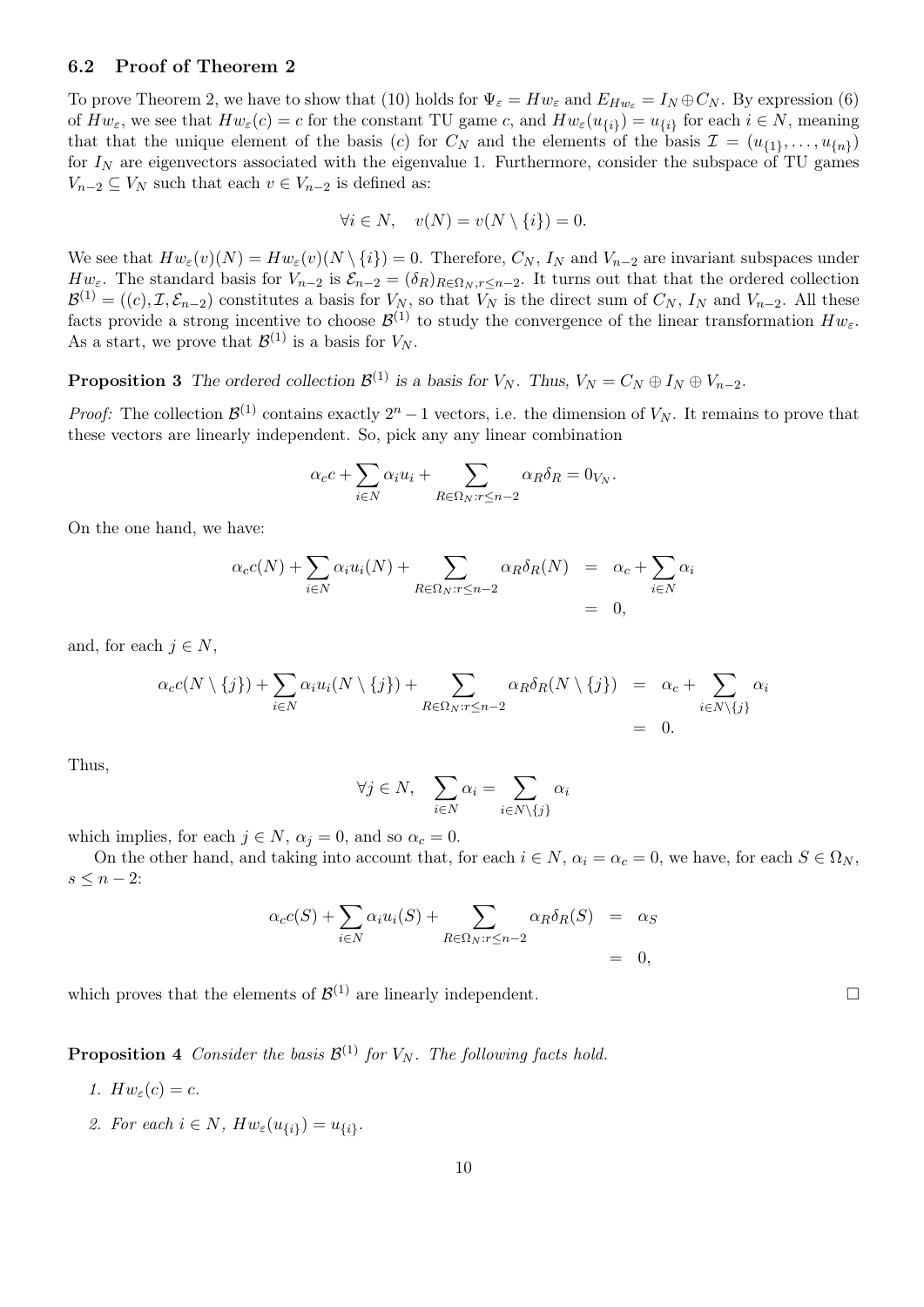3. For each  $R \in \Omega_N$  such that  $r \leq n-2$ ,

$$
Hw_{\varepsilon}(\delta_R) = (1 - (n - r)\varepsilon)\delta_R + \varepsilon \sum_{i \in R} \delta_{R \setminus \{i\}}.
$$

*Proof:* Points 1 and 2 are obvious given the expression (6) of  $Hw_{\varepsilon}$ .

Point 3. Pick any  $R \in \Omega_N$  such that  $r \leq n-2$ . By (6) and definition of  $\delta_R$  and  $SC_j$ , we have:

$$
\forall S \in \Omega_N, \quad Hw_{\varepsilon}(\delta_R)(S) = \delta_R(S) + \varepsilon \sum_{j \in N \setminus S} (\delta_R(S \cup \{j\}) - \delta_R(S) - SC_j(\delta_R))
$$
  

$$
= \delta_R(S) + \varepsilon \sum_{j \in N \setminus S} (\delta_R(S \cup \{j\}) - \delta_R(S))
$$
  

$$
= (1 - (n - s)\varepsilon)\delta_R(S) + \varepsilon \sum_{j \in N \setminus S} (\delta_R(S \cup \{j\}). \tag{22}
$$

If  $S = R$ , then (22) is equal to:

$$
Hw_{\varepsilon}(\delta_R)(R) = 1 - \varepsilon(n-r).
$$

If  $S = R \setminus \{i\}$  for some  $i \in R$ , then (22) is equal to:

$$
Hw_{\varepsilon}(\delta_R)(R\setminus\{i\})=\varepsilon
$$

In each other case, (22) is equal to:

$$
Hw_{\varepsilon}(\delta_R)(R)=0.
$$

Thus, for each  $R \in \Omega_N$  such that  $r \leq n-2$ , it holds that:

$$
Hw_{\varepsilon}(\delta_R) = (1 - (n - r)\varepsilon)\delta_R + \varepsilon \sum_{i \in R} \delta_{R \setminus \{i\}},
$$

as asserted.

>From Proposition 4, it is easy to conclude that EANSC satisfies  $Hw_{\varepsilon}$ -associated consistency. >From Proposition 4, we also see that the matrix expression  $M_{Hu}^{\mathcal{B}^{(1)}}$  $H_{W_{\varepsilon}}^{B^{(1)}}$  of  $H_{W_{\varepsilon}}$  with respect to the basis  $\mathcal{B}^{(1)}$  is upper triangular. This allows us to quickly compute the eigenvalues of  $Hw_{\varepsilon}$  as well as their multiplicities: 1 is an eigenvalue of multiplicity  $n + 1$ , and, for  $r \leq n - 2$ ,  $1 - (n - r)\varepsilon$  is an eigenvalue with multiplicity  $\binom{n}{r}$  $\binom{n}{r}$ . There is no other eigenvalue. At this step, we verify that conditions 1 and 2 in the statement of Corollary 1 hold.

- (a) On the one hand,  $(c, u_1, \ldots, u_n)$  is a basis for  $C_N \oplus I_N$ . Thus, the dimension of the eigenspace associated with the eigenvalue 1 is at least equal to  $n + 1$ . On the other hand, the multiplicity of the eigenvalue 1 is  $n + 1$ . This enforces that  $n + 1$  is the dimension of the eigenspace associated with the eigenvalue 1. In other words,  $C_N \oplus I_N$  is the eigenspace associated with the eigenvalue 1. So, condition 1 in the statement of Corollary 1 holds.
- (b) For sufficiently small  $\varepsilon$ , actually  $0 < \varepsilon < 2/(n-1)$ , it holds that, for each  $r \leq n-2$ ,  $|1-(n-r)\varepsilon| < 1$ . So, condition 2 in the statement of Corollary 1 holds.

By (a)-(b) and Corollary 1, the convergence result (10) holds for  $\Psi_{\varepsilon} = Hw_{\varepsilon}$  and  $E_{Hw_{\varepsilon}} = I_N \oplus C_N$ . It remains to apply the proof strategy as described in section 4, and Theorem 2 is proved.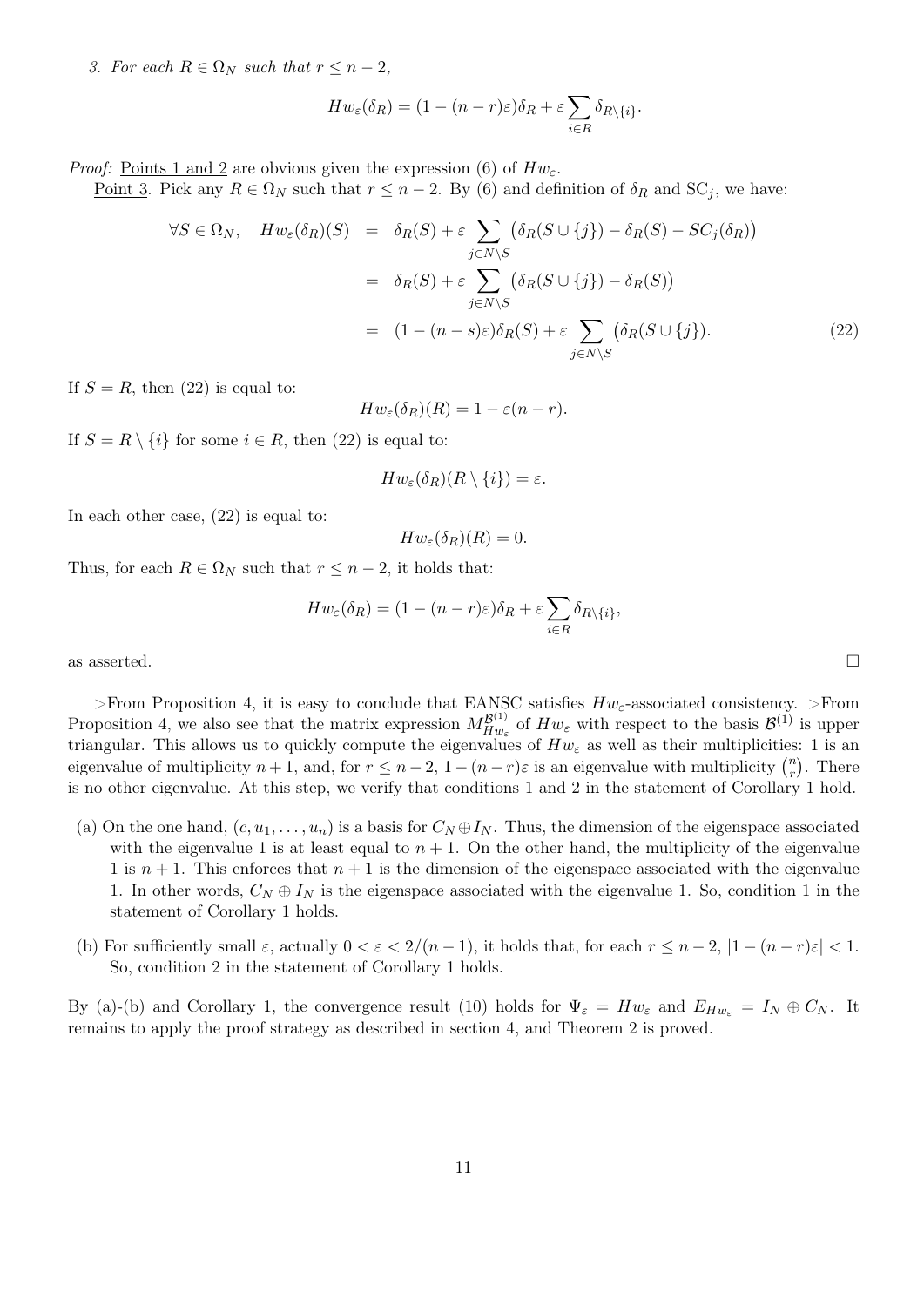#### 6.3 Proof of Theorem 3

To prove Theorem 3, we have to show that (10) holds for  $\Psi_{\varepsilon} = K_{\varepsilon} E_{K_{\varepsilon}} = D_N \oplus I_N$ . By expression (7) of  $K_{\varepsilon}$ , we immediately see that  $K_{\varepsilon}(u_{\{i\}}) = u_{\{i\}}$  for each unanimity TU game  $u_{\{i\}}$ ,  $i \in N$ , and  $K_{\varepsilon}(u_N) = u_N$  for the unanimity TU game  $u_N$ , meaning that these  $n+1$  unanimity TU games are eigenvectors associated with the eigenvalue 1. So, let us choose the collection of unanimity TU games as a basis for  $V_N$ . For convenience, we order the unanimity TU games as follows  $(u_N, (u_i)_{i\in N}, (u_R)_{R\in\Omega_N, r\geq 2, r\neq n})$ . Denote this basis by  $\mathcal{U}^{(1)}$ .

**Proposition 5** Consider the basis  $\mathcal{U}^{(1)}$  for  $V_N$ . The following facts hold.

- 1.  $K_{\varepsilon}(u_N) = u_N$ .
- 2. For each  $i \in N$ ,  $K_{\varepsilon}(u_{\{i\}}) = u_{\{i\}}$ .

3. For each  $R \in \Omega_N$  such that  $r \in \{2, \ldots, n-1\}$ ,  $K_{\varepsilon}(u_R) = (1 - r\varepsilon)u_R + r\varepsilon u_N$ .

Proof: Points 1 and 2 are immediate by expression  $(7)$ .

Point 3 Pick any  $R \in \Omega_N$  such that  $r \in \{2, \ldots, n-1\}$ . By (7) and  $r \geq 2$ , we have:

$$
\forall S \in \Omega_N, S \neq N, \quad K_{\varepsilon}(u_R)(S) = u_R(S) - \varepsilon \sum_{j \in S} \left( u_R(S) - u_R(S \setminus \{j\}) - u_R(\{j\}) \right)
$$

$$
= u_R(S) - \varepsilon \sum_{j \in S} \left( u_R(S) - u_R(S \setminus \{j\}) \right), \tag{23}
$$

Two cases arise:

(a) Consider any coalition  $S \supseteq R$ ,  $S \neq N$ . For each  $j \in R \cap S$ , we have:

$$
u_R(S) - u_R(S \setminus \{j\}) = 1 - 0 = 1.
$$

For each For each  $j \in S \setminus R$ , we have:

$$
u_R(S) - u_R(S \setminus \{j\}) = 1 - 1 = 0.
$$

Therefore, for  $S \supseteq R$ ,  $S \neq N$ , (23) writes:

$$
K_{\varepsilon}(u_R)(S) = (1 - r\varepsilon)u_R(S) + r\varepsilon u_N(S)
$$
\n(24)

(b) Consider any coalition  $S \not\supseteq R$ . We obviously have:

$$
\forall j \in S, \quad u_R(S) = u_R(S \setminus \{j\}) = 0.
$$

It follows that (23) writes:

$$
K_{\varepsilon}(u_R)(S) = 0
$$
  
=  $(1 - r\varepsilon)u_R(S) + \varepsilon ru_N(S).$  (25)

It remains to consider the case  $S = N$ . By (7), we have:

$$
K_{\varepsilon}(u_R)(N) = u_R(N)
$$
  
= 1  
= (1 - r\varepsilon)u\_R(N) + r\varepsilon u\_N(N). (26)

Point 3 follows from  $(24)$ ,  $(25)$  and  $(26)$ .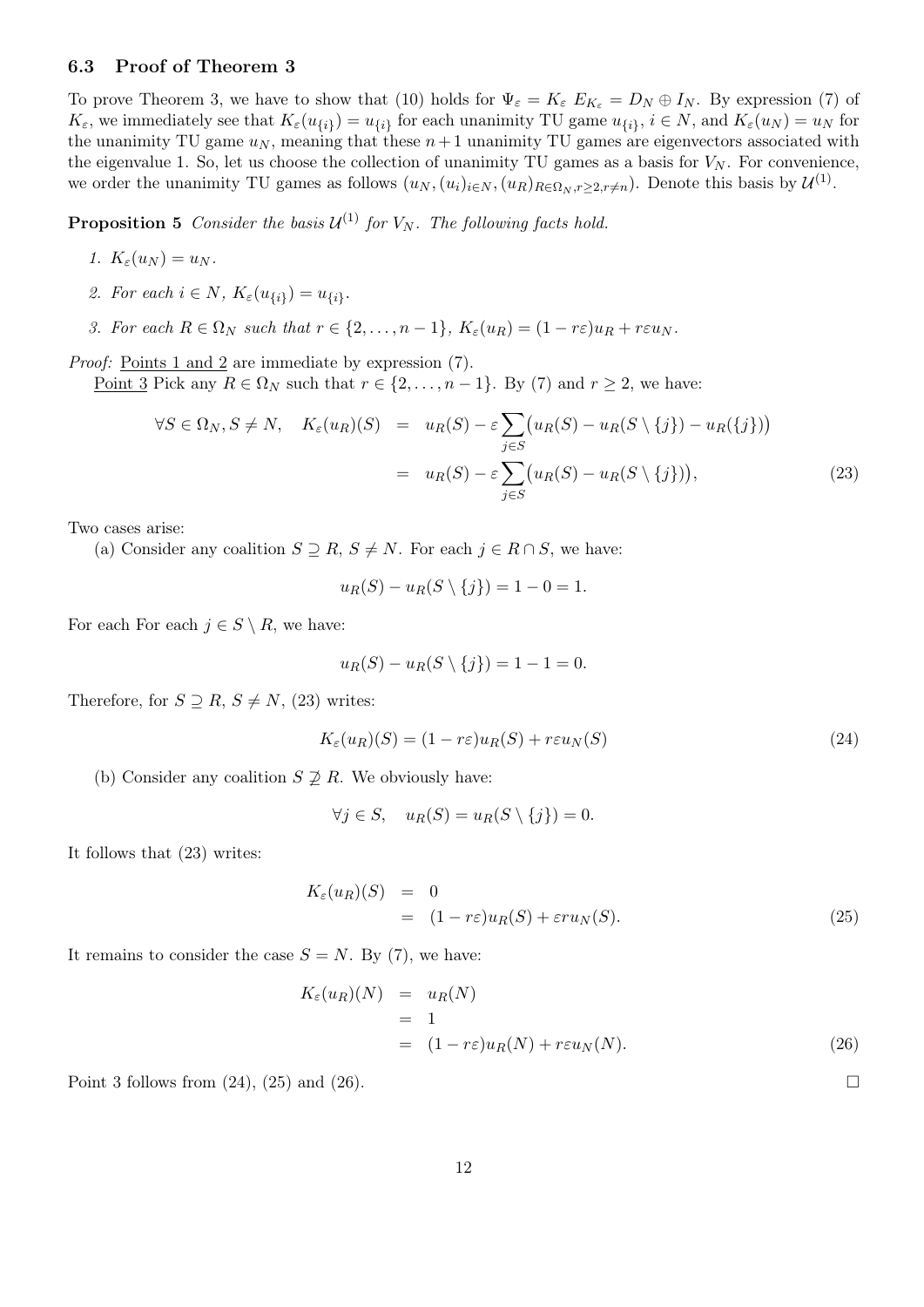>From Proposition 5, it is easy to verify that CIS satisfies  $K_{\varepsilon}$ -associated consistency. Because CIS is a linear value, it is sufficient to verify that CIS satisfies  $K_{\varepsilon}$ -associated consistency on the elements of the basis. In particular, for  $r \in \{2, \ldots, n-1\}$ , by linearity of the CIS value, we have:

$$
\forall i \in N, \quad CIS_i(K_{\varepsilon}(u_R)) = (1 - r\varepsilon)CIS_i(u_R) + r\varepsilon CIS_i(u_N).
$$

But by (4),  $CIS_i(u_R) = CIS_i(u_N) = n^{-1}$ , so that

$$
CIS_i(K_{\varepsilon}(u_R)) = (1 - r\varepsilon)n^{-1} + r\varepsilon n^{-1} = n^{-1} = CIS_i(u_R),
$$

as desired. Next, from Proposition 5, we also see that the matrix expression  $M_{K_c}^{\mathcal{U}^{(1)}}$  $\frac{W^{(1)}}{K_{\varepsilon}}$  of  $K_{\varepsilon}$  with respect to the basis  $\mathcal{U}^{(2)}$  is upper triangular. This allows us to quickly compute the eigenvalues of  $K_{\varepsilon}$  as well as their multiplicities: 1 is an eigenvalue of multiplicity  $n + 1$ , and, for  $r \in \{2, ..., n-1\}$ ,  $1 - r\varepsilon$  is an eigenvalue with multiplicity  $\binom{n}{r}$  $\binom{n}{r}$ . There is no other eigenvalue. At this step, we verify that conditions 1 and 2 in the statement of Corollary 1 hold.

- (a) On the one hand,  $(u_N, u_1, \ldots, u_n)$  is a basis for  $D_N \oplus I_N$ . Thus, the dimension of the eigenspace associated with the eigenvalue 1 is at least equal to  $n + 1$ . On the other hand, the multiplicity of the eigenvalue 1 is  $n + 1$ . This enforces that  $n + 1$  is the dimension of the eigenspace associated with the eigenvalue 1. In other words,  $D_N \oplus I_N$  is the eigenspace associated with the eigenvalue 1. So, condition 1 in the statement of Corollary 1 holds.
- (b) For sufficiently small  $\varepsilon$ , actually  $0 < \varepsilon < 2/(n-1)$ , it holds that, for each  $r \in \{2, \ldots, n-1\}, |1-r\varepsilon| < 1$ . So, condition 2 in the statement of Corollary 1 holds.

By (a)-(b) and Corollary 1, the convergence result (10) holds for  $\Psi_{\varepsilon} = K_{\varepsilon}$  and  $E_{K_{\varepsilon}} = D_N \oplus I_N$ . It remains to apply the proof strategy as described in section 4, and Theorem 5 is proved.

#### 6.4 Proof of Theorem 4

To prove point 1 of Theorem 4, we have to show that (10) holds for  $\Psi_{\varepsilon} = X_{\varepsilon}$  and  $E_{X_{\varepsilon}} = I_N$ . For similar reasons to Theorem 2, we choose the same basis for  $V_N$ , with the difference that here  $X_{\varepsilon}(c) \neq c$ . For this reason, we order the elements of this basis as follows:  $(\mathcal{I}, c, \mathcal{E}_{n-2})$ . This change can be made without loss of generality, and it is more convenient to express the matrix of  $X_{\varepsilon}$  as an upper triangular matrix. We denote this basis by  $\mathcal{B}^{(2)}$ .

**Proposition 6** Consider the basis  $\mathcal{B}^{(2)}$  for  $V_N$ . The following facts hold.

- 1. For each  $i \in N$ ,  $X_{\varepsilon}(u_{\{i\}}) = u_{\{i\}}$ .
- 2.  $X_{\varepsilon}(c) = (1 \varepsilon)c + \varepsilon n^{-1} \sum_{i \in N} u_i$ .
- 3. For each  $R \in \Omega_N$  such that  $r \leq n-2$ ,  $X_{\varepsilon}(\delta_R) = (1-\varepsilon)\delta_R$ .

*Proof:* <u>Point 1</u>. For each  $i \in N$  and each  $j \in N$ ,  $SC_j(u_{\{i\}}) = u_i(\{j\})$ . By definition of  $X_{\varepsilon}$  as given by (8), it follows that:

$$
\forall S \in \Omega_N, \quad X_{\varepsilon}(u_{\{i\}})(S) = u_{\{i\}}(S) + \varepsilon \left( \frac{s}{n} \left( u_{\{i\}}(N) - \sum_{j \in N} u_i(\{j\}) \right) - \left( u_{\{i\}}(S) - \sum_{j \in S} u_i(\{j\}) \right) \right)
$$
  
=  $u_{\{i\}}(S),$ 

which proves point 1.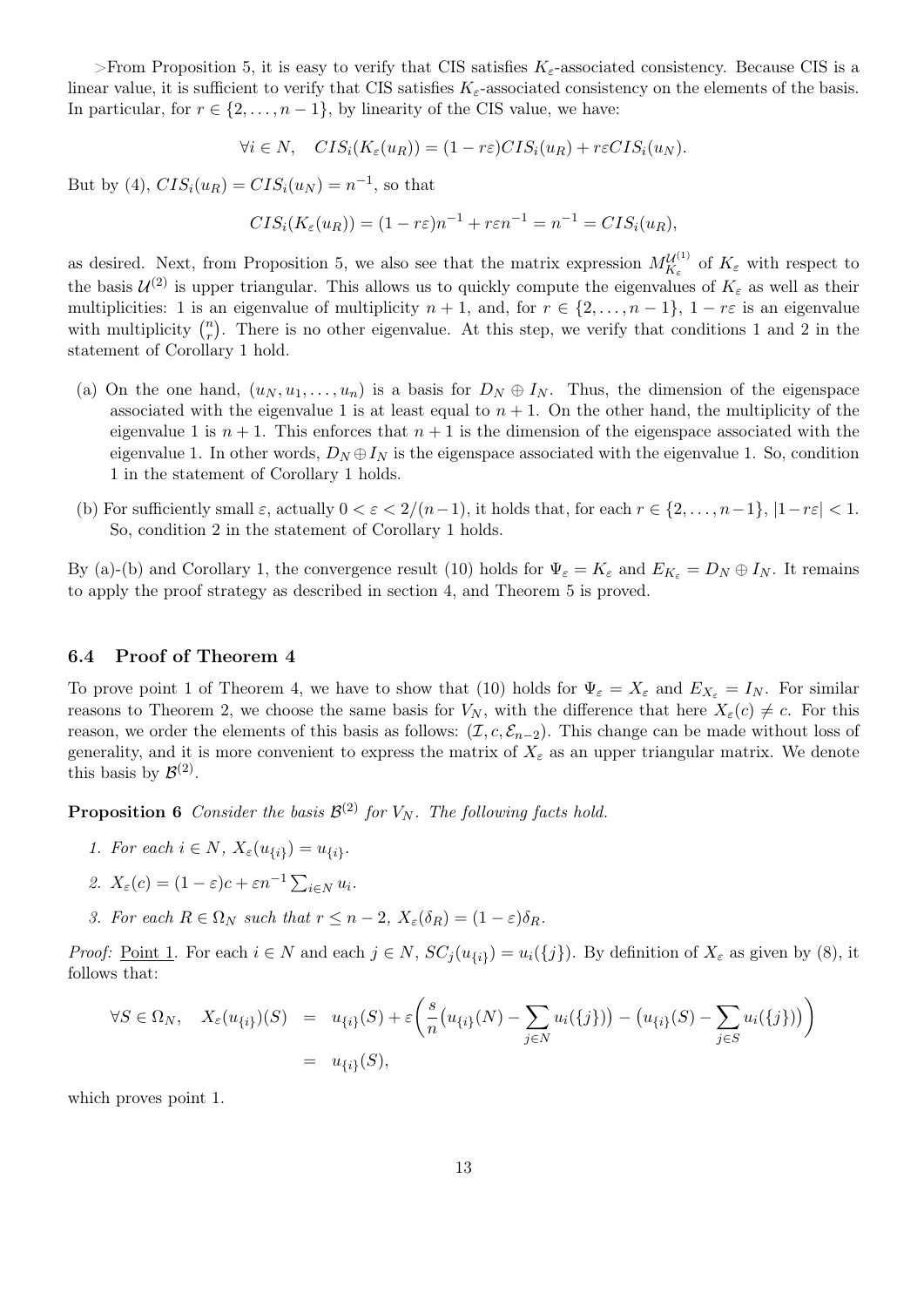<u>Point 2</u>. Consider the constant TU game c. For each  $j \in N$ ,  $SC<sub>j</sub>(c) = 0$ . We have:

$$
\forall S \in \Omega_N, \quad X_{\varepsilon}(c)(S) = c(S) + \varepsilon \left( \frac{s}{n} c(N) - c(S) \right)
$$

$$
= (1 - \varepsilon) + \varepsilon \frac{s}{n}.
$$

Therefore,

$$
X_{\varepsilon}(c) = (1 - \varepsilon)c + \frac{\varepsilon}{n} \sum_{i \in N} u_i,
$$

as asserted.

<u>Point 3</u>. Pick any  $R \in \Omega_N$  such that  $r \leq n-2$ . Because  $r \leq n-2$ , for each  $j \in N$ ,  $SC_j(\delta_R) = 0$  and  $\delta_R(N) = 0$ . Thus, we have:

$$
\forall S \in \Omega_N, \quad X_{\varepsilon}(\delta_R)(S) = \delta_R(S) + \varepsilon(-\delta_R(S))
$$
  
=  $(1 - \varepsilon)\delta_R(S).$ 

which proves point 3.  $\Box$ 

>From Proposition 6, it is easy to conclude that EANSC satisfies  $X_{\epsilon}$ -associated consistency. >From Proposition 6, we also see that the matrix expression  $M_{X_c}^{\mathcal{B}^{(2)}}$  $X_{\varepsilon}^{(\mathcal{B}^{(2)})}$  of  $X_{\varepsilon}$  with respect to the basis  $\mathcal{B}^{(2)}$  is upper triangular with non-zero entries. This allows us to compute the eigenvalues of  $X_\varepsilon$  as well as their multiplicities: 1 is an eigenvalue of multiplicity n, and, for  $1 - \varepsilon$  is an eigenvalue with multiplicity  $2^n - 1 - n$ . There is no other eigenvalue. At this step of the proof, we verify that conditions 1 and 2 in the statement of Corollary 1 hold.

- (a) As for the proof of Theorem 1, we conclude that  $I<sub>N</sub>$  is the eigenspace associated with the eigenvalue 1. So, condition 1 in the statement of Corollary 1 holds.
- (b) For each  $\varepsilon$  such that  $0 < \varepsilon < 1$ , it holds that  $|1-\varepsilon| < 1$ . So, condition 2 in the statement of Corollary 1 holds.

>From (a)-(b), the convergence result (10) holds for  $\Psi_{\varepsilon} = X_{\varepsilon}$  and  $E_{X_{\varepsilon}} = I_N$ . It remains to apply the proof strategy as described in section 4 and point 1 of Theorem 4 is proved.

**Remark**. By Proposition 6, each vector of the basis  $\mathcal{B}^{(2)}$  is an eigenvector associated with an eigenvalue except the vector c. To obtain a basis of eigenvectors, it suffices to choose the basis  $((c-n^{-1}\sum_{i\in N}u_i), \mathcal{I}, \mathcal{E}_{n-2})$ instead of  $\mathcal{B}'$ . In that case, by linearity of  $X_{\varepsilon}$ , we have:

$$
X_{\varepsilon}\left(c - n^{-1} \sum_{i \in N} u_i\right) = X_{\varepsilon}(c) - n^{-1} \sum_{i \in N} X_{\varepsilon}(u_i)
$$
  

$$
= (1 - \varepsilon)c + \varepsilon n^{-1} \sum_{i \in N} u_i - n^{-1} \sum_{i \in N} u_i
$$
  

$$
= (1 - \varepsilon) \left(c - n^{-1} \sum_{i \in N} u_i\right),
$$

which proves that  $c - n^{-1} \sum_{i \in N} u_i$  is an eigenvector associated with the eigenvalue  $1 - \varepsilon$ .

To prove point 2 of Theorem 4, we have to show that (10) holds for  $\Psi_{\varepsilon} = L_{\varepsilon}$  and  $E_{L_{\varepsilon}} = I_N$ . By expression (9) of  $L_{\varepsilon}$ , we see that, for each  $i \in N$ ,  $L_{\varepsilon}(u_{\{i\}}) = u_{\{i\}}$  meaning that that the elements of the basis  $\mathcal{I} = (u_{\{1\}}, \ldots, u_{\{n\}})$  for  $I_N$  are eigenvectors associated with the eigenvalue 1. Furthermore, consider the subspace of TU games  $V_{2,n-1} \subseteq V_N$  such that each  $v \in V_{2,n-1}$  is such that:

$$
\forall i \in N, \quad v(\{i\}) = v(N) = 0.
$$